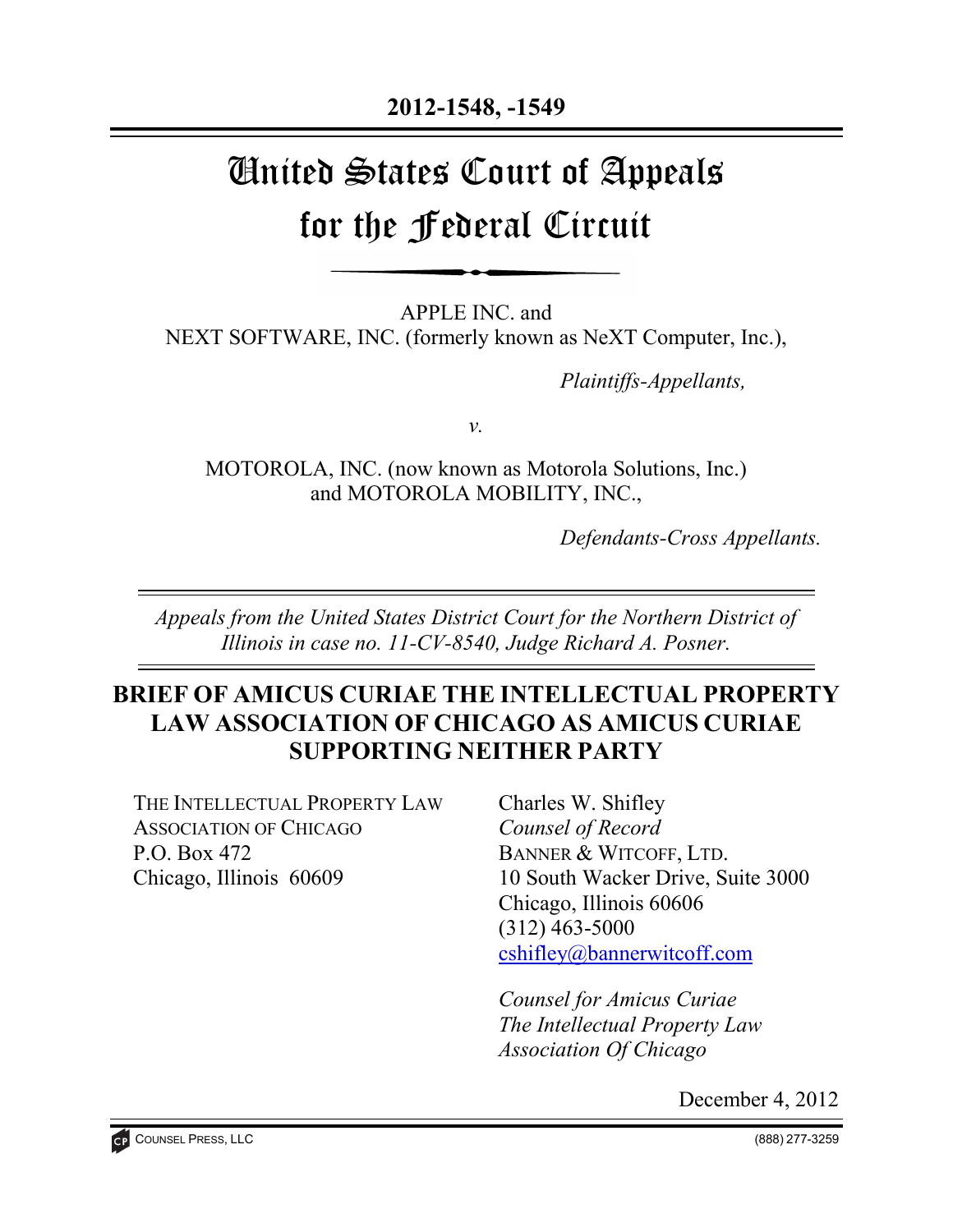### **CERTIFICATE OF INTEREST**

Counsel for The Intellectual Property Law Association of Chicago as *amicus curiae* certifies the following:

1. The full name of every party or amicus represented by me is:

The Intellectual Property Law Association of Chicago

- 2. IPLAC submits this brief *amicus curiae* and has no interest in the outcome of the case.
- 3. All parent corporations and any publicly held companies that own 10 percent or more of the stock of the party or amicus curiae represented by me are:

None

4. The names of all law firms and the partners or associates that appeared for the party or amicus now represented by me in the trial court or agency or are expected to appear in this court are:

| Law firms                                           | Banner & Witcoff, Ltd. and |
|-----------------------------------------------------|----------------------------|
| Partners or Associates<br>of Banner & Witcoff, Ltd. | Charles W. Shifley         |

December 4, 2012 /s/ Charles W. Shifley Charles W. Shifley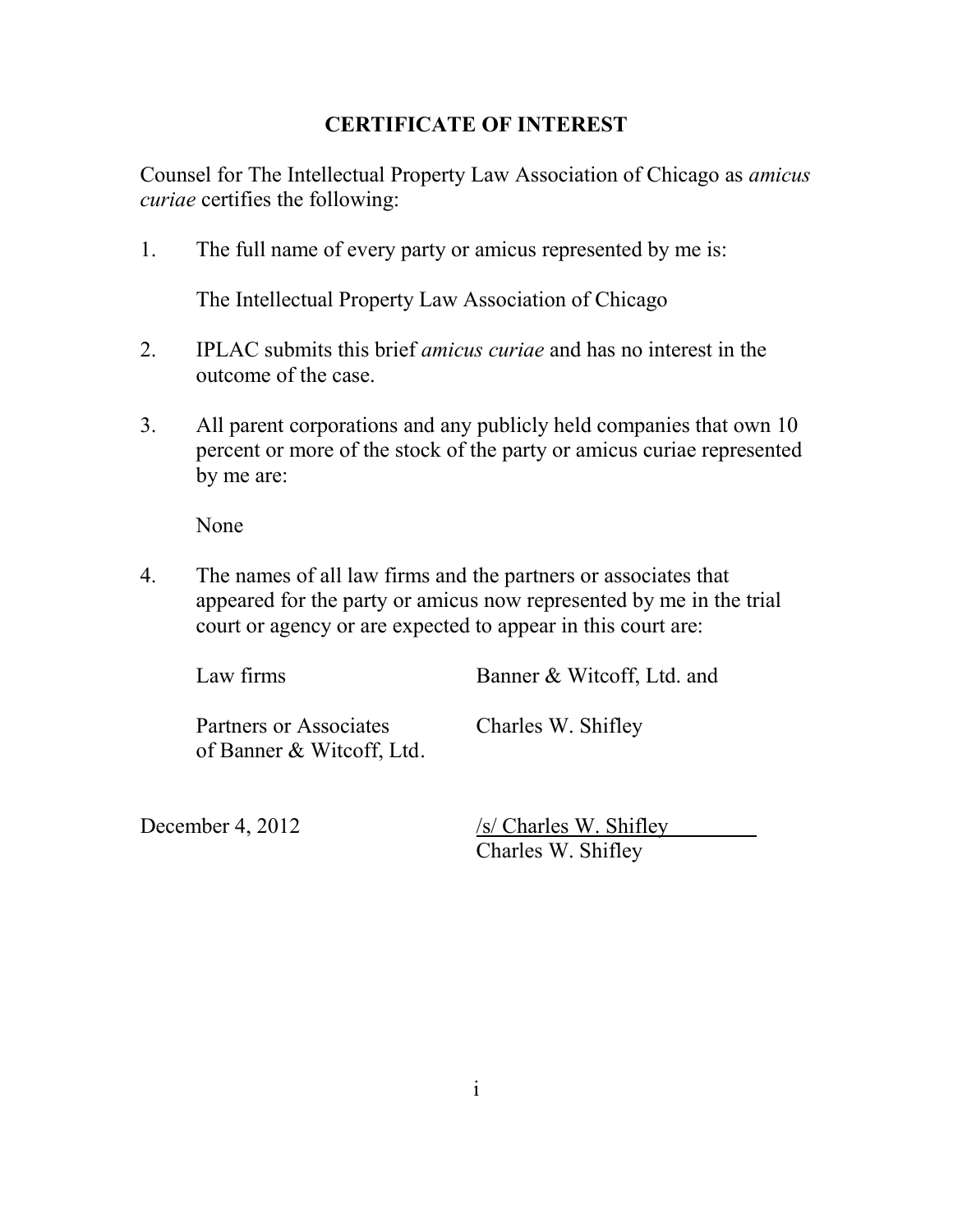## **TABLE OF CONTENTS**

| $\mathbf{I}$ . | Damages Law in Patent Cases is Trending Toward<br><b>Ever More Exactness in Damages Presentations 4</b>                 |    |
|----------------|-------------------------------------------------------------------------------------------------------------------------|----|
| П.             | Damages Presentation Expenses Are Already High                                                                          |    |
|                | III. The Law Remains, However, That Patent Owners Are<br>To Be Compensated for Infringement, and For No                 |    |
|                | IV. Daubert Standards Cannot Be Raised As High as the<br>District Court Raised Them In This Case Without                |    |
| V.             | <b>Economic Analysis is Present in the Decision making</b><br>of the District Court, and Is Inappropriate As Applied 17 |    |
| VI.            |                                                                                                                         |    |
|                |                                                                                                                         | 20 |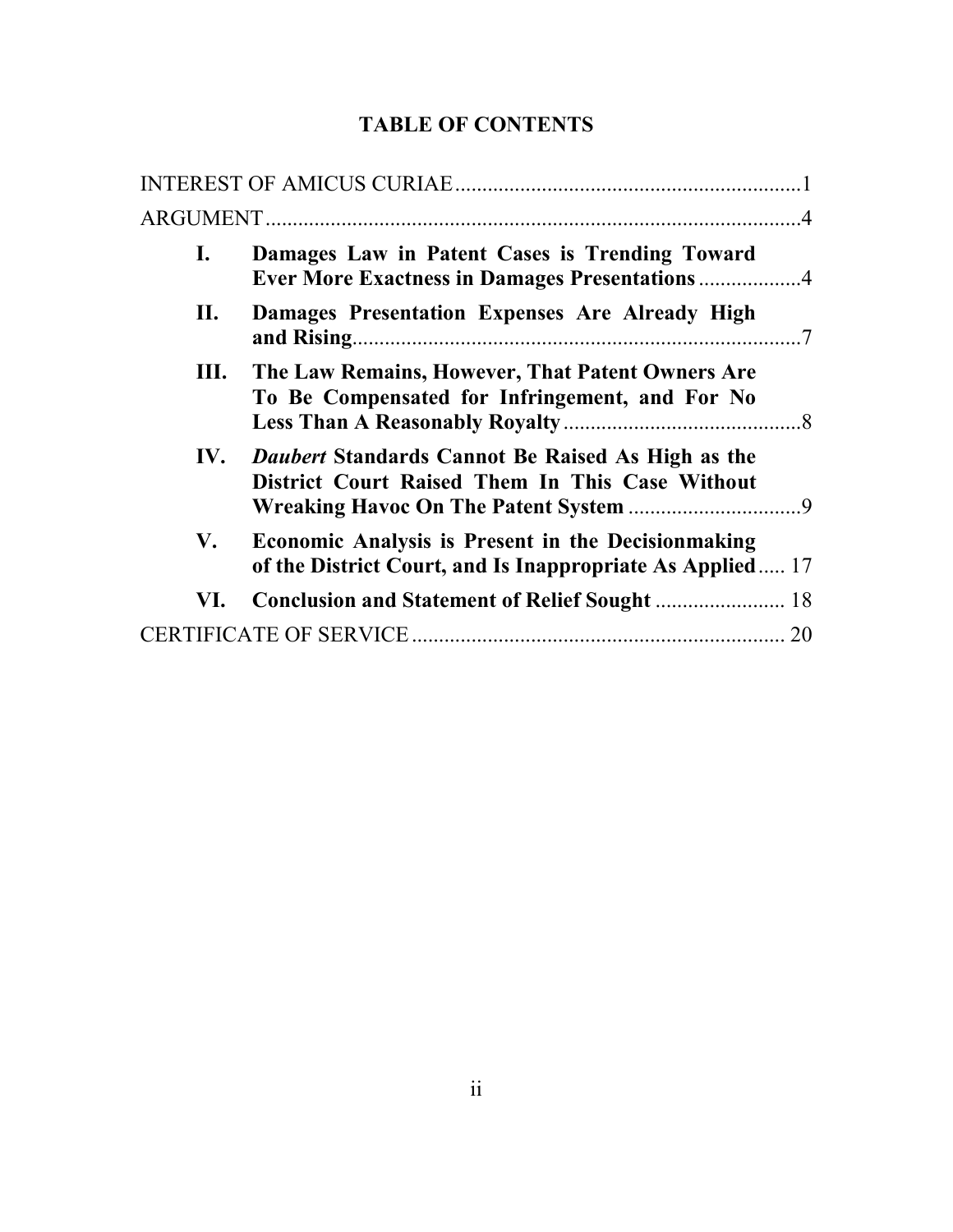# **TABLE OF AUTHORITIES**

# **Cases**

|--|--|--|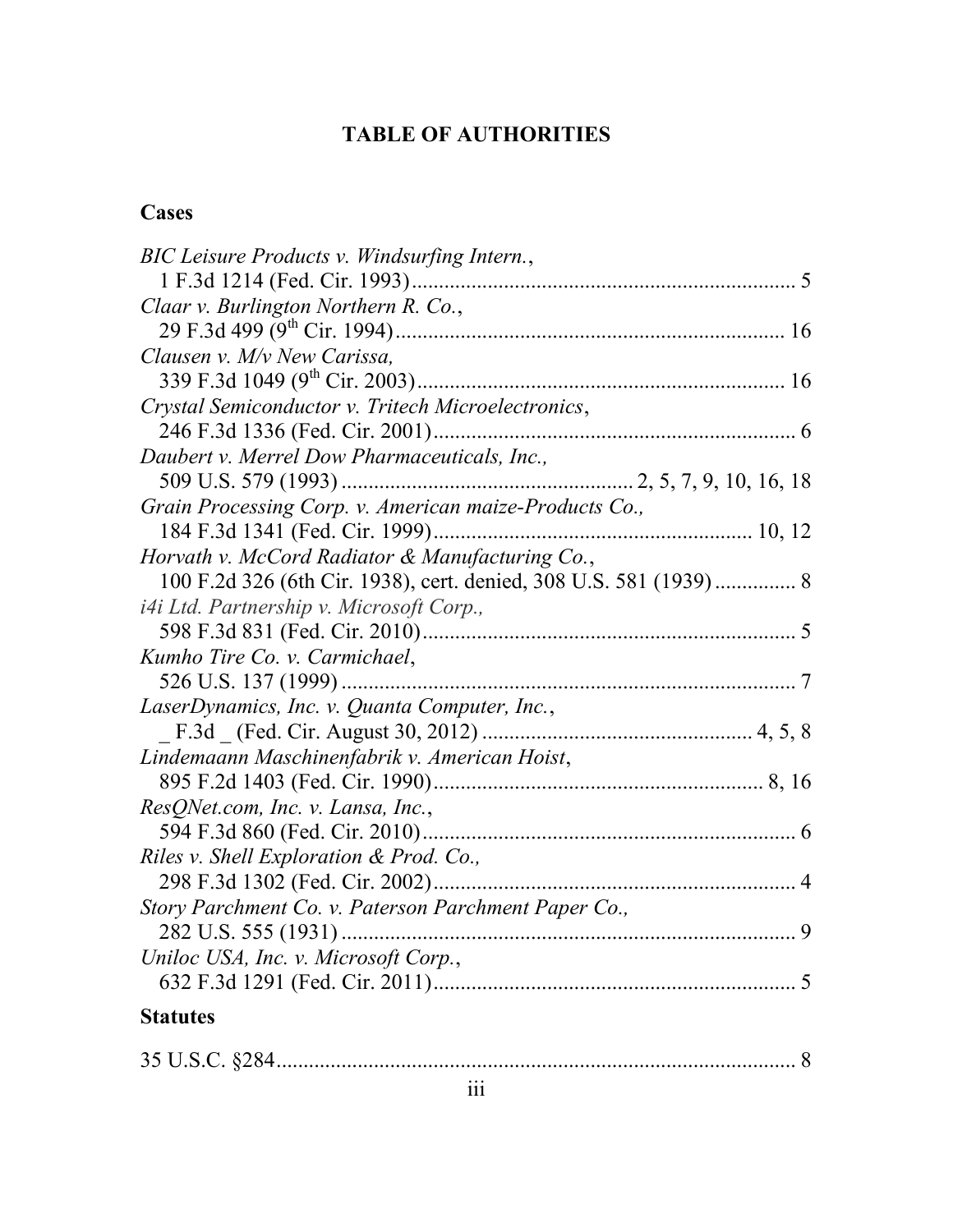## **Other Authorities**

| R. Posner, "Why There Are Too Many Patents In America," |  |
|---------------------------------------------------------|--|
|                                                         |  |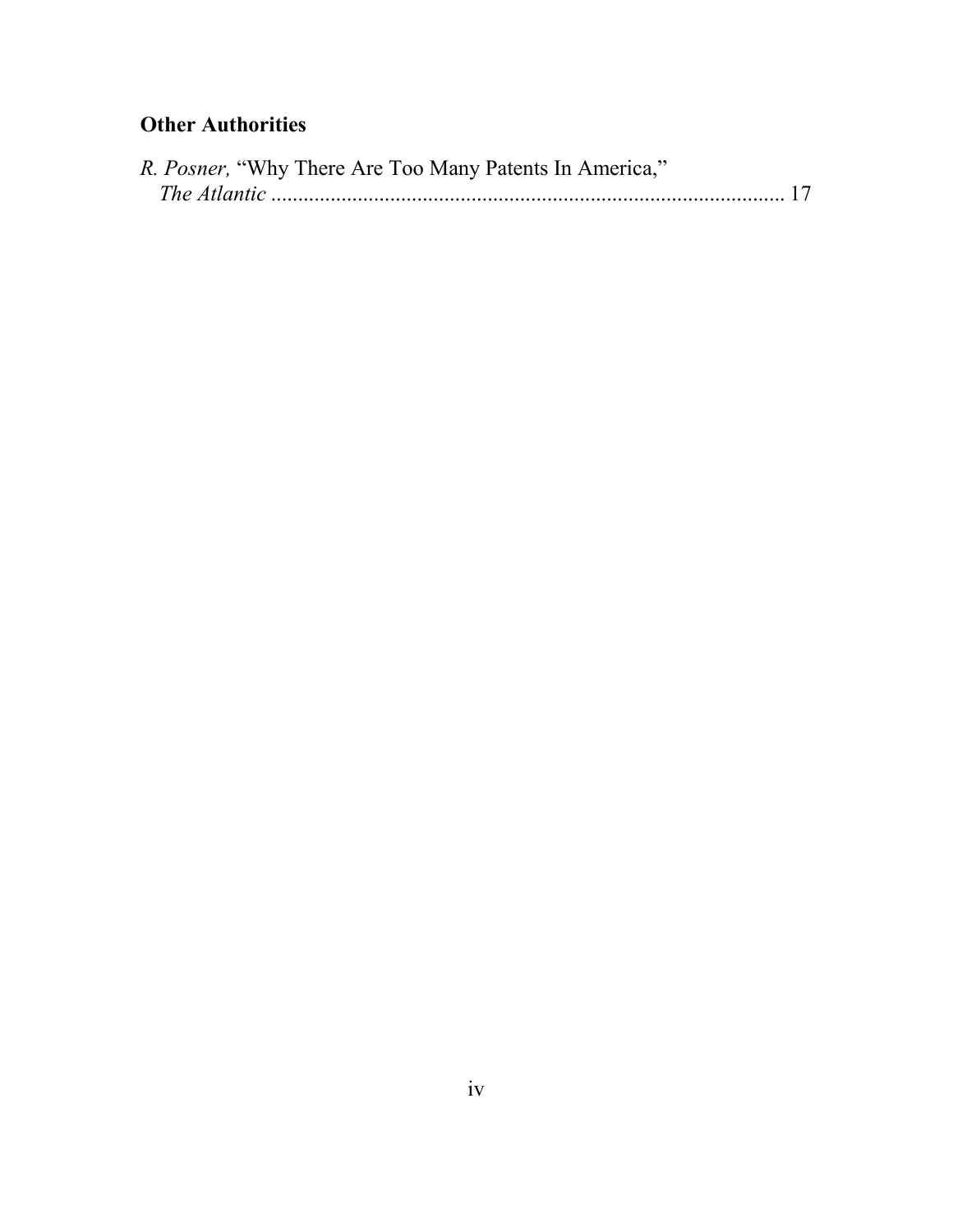#### INTEREST OF AMICUS CURIAE

Founded in 1884, the Intellectual Property Law Association of Chicago ("IPLAC") is the oldest intellectual property law association in the nation. It has approximately 1,000 members, who represent a full spectrum of the intellectual property law profession ranging from law firm attorneys to sole practitioners, corporate attorneys, law school professors, and law students. IPLAC is centered in Chicago, a principal forum for patent litigation in this country. Every year, IPLAC's members prosecute thousands of patent applications and litigate many patent lawsuits in Chicago and across the country.<sup>1</sup>

IPLAC is a not-for-profit organization. A principal aim is to aid in the development and administration of intellectual property laws and the manner by which they are applied by the courts and by the United States Patent and Trademark Office. Its purposes include making "more definite, uniform and convenient the rules of practice in the courts" in relation to the patent law. IPLAC is also dedicated to maintaining a high standard of professional ethics in the practice of patent, trademark, copyright, trade secret, and associated fields of law, and further dedicated to providing a medium for the

 $\overline{a}$ 

<sup>&</sup>lt;sup>1</sup> While over 30 federal judges are honorary members of IPLAC, none of them was consulted or participated in any way on this brief.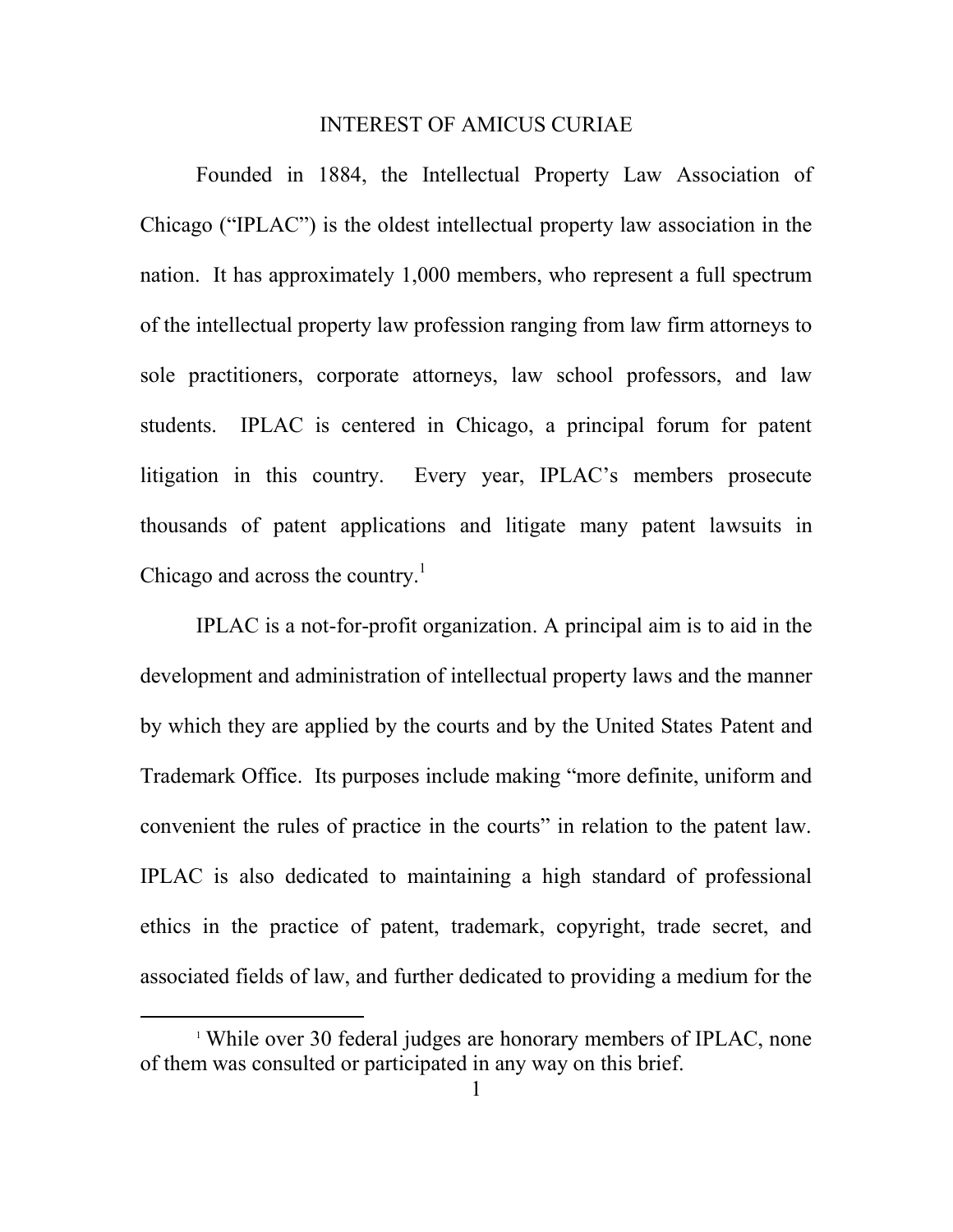exchange of views on intellectual property law among those practicing in the field and to educating the public at large.

This case concerns in large part *Daubert* challenges to patent damages presentations. IPLAC does not take a position on whether any of the parties satisfied or fell short of *Daubert* standards as to their potential damages presentations.

IPLAC's goals in this amicus brief heed the words of Chief Judge Rader in the ABA Landslide interview in the March/April 2011 issue, to help the Court see the implications of its decision in this case long term, including the effect on the IP community and the market, and whether it would affect investment, ameliorate unintended consequences, and make the law more predictable and more amenable to facilitate business decisions. Quoting Chief Judge Rader:

The best amicus briefs try to help us see the implications of our cases long term, how this would affect a particular segment of the IP community or a particular part of the marketplace, how it would inhibit investment, and whether it would spur investment and cause more dedication to proper IP principles. That's the kind of thinking we need. We need something that looks long term and tries to predict with statistics and insights into how the court's cases would have some impact downstream in the marketplace. ...

[W]e recognize and must recognize that our cases have an impact beyond just the parties before us and again that's where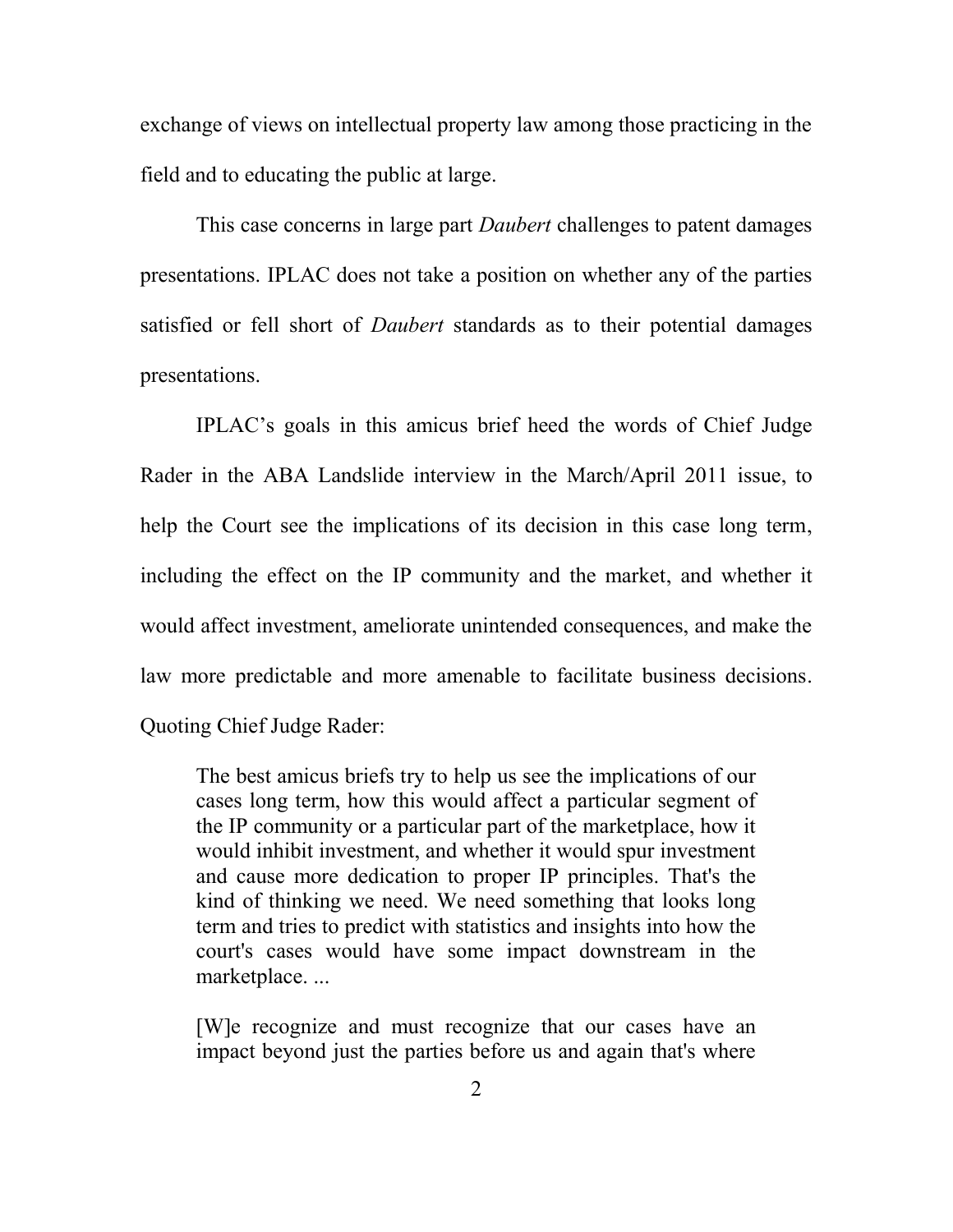the amicus process can inform us and help us to give a better decision. We can resolve the case before us in a responsible manner according to the law and at the same time ameliorate any unintended consequences if we understand them in advance. We can write the case in a way that narrowly decides the issue before the parties without having any impact beyond that case, or we can resolve it in a way that gives guidance for future cases and makes the law more predictable and more amenable to facilitate business decisions. But we need information before we can do that well.

No party's counsel authored the brief in whole or in part; no party or a party's counsel contributed money that was intended to fund preparing or submitting the brief; no person other than the amicus curiae, its members or its counsel, contributed money that was intended to fund preparing or submitting the brief. The Intellectual Property Law Association of Chicago has authority to file this amicus curiae brief because all parties have consented to its filing.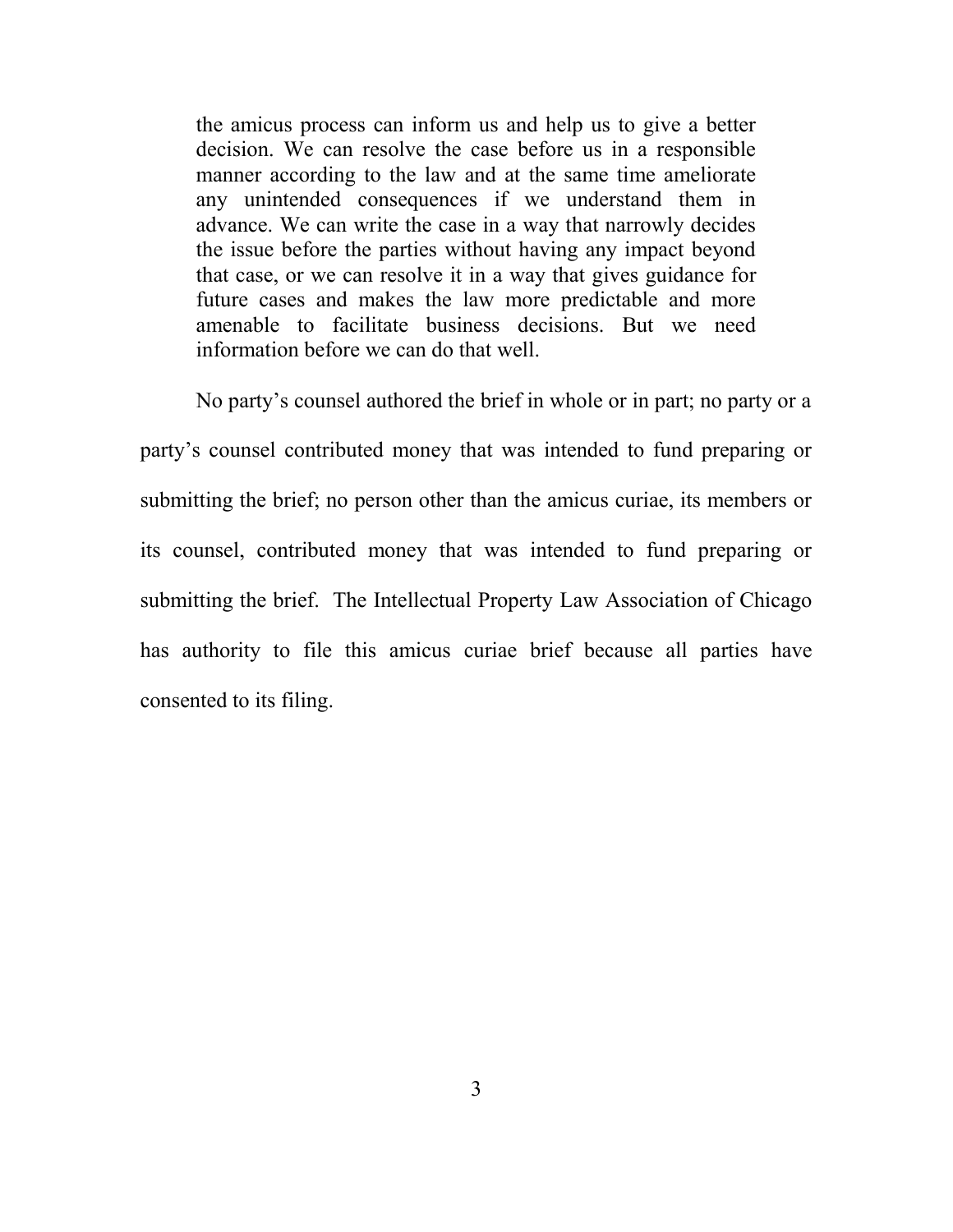#### ARGUMENT

## **I. Damages Law in Patent Cases is Trending Toward Ever More Exactness in Damages Presentations**

Damages law in patent cases is trending toward ever more exactness in damages presentations. Recently this Court admonished that damages presentations must be based on sound economic and factual predicates. *See, LaserDynamics, Inc. v. Quanta Computer, Inc.*, No. 2011-1440, slip op. at 24 (Fed. Cir. August 30, 2012), citing *[Riles v. Shell Exploration & Prod.](http://scholar.google.com/scholar_case?case=10487658687777437964&hl=en&as_sdt=2,9&as_vis=1)  Co.,* [298 F.3d 1302, 1311 \(Fed. Cir. 2002\).](http://scholar.google.com/scholar_case?case=10487658687777437964&hl=en&as_sdt=2,9&as_vis=1) And, some long-standing damages theories appear to be losing favor.

As a first specific example, the entire market value rule, with evidence demonstrating that patented inventions embodied in complex products are valuable, important and essential to the products, appears to have fallen in disfavor. For example, in *LaserDynamics,* concerning a disc discrimination method for computers, the Court stated that "LaserDynamics' use of the entire market value rule was impermissible" and it was not enough to merely show that the method was "viewed as valuable, important, or even essential to the use of a laptop computer," or that "a laptop computer without an [optical disc drive] practicing method would be commercially unviable." *Id.* at 25-6. Further, market studies and consumer studies may be required. *Id.*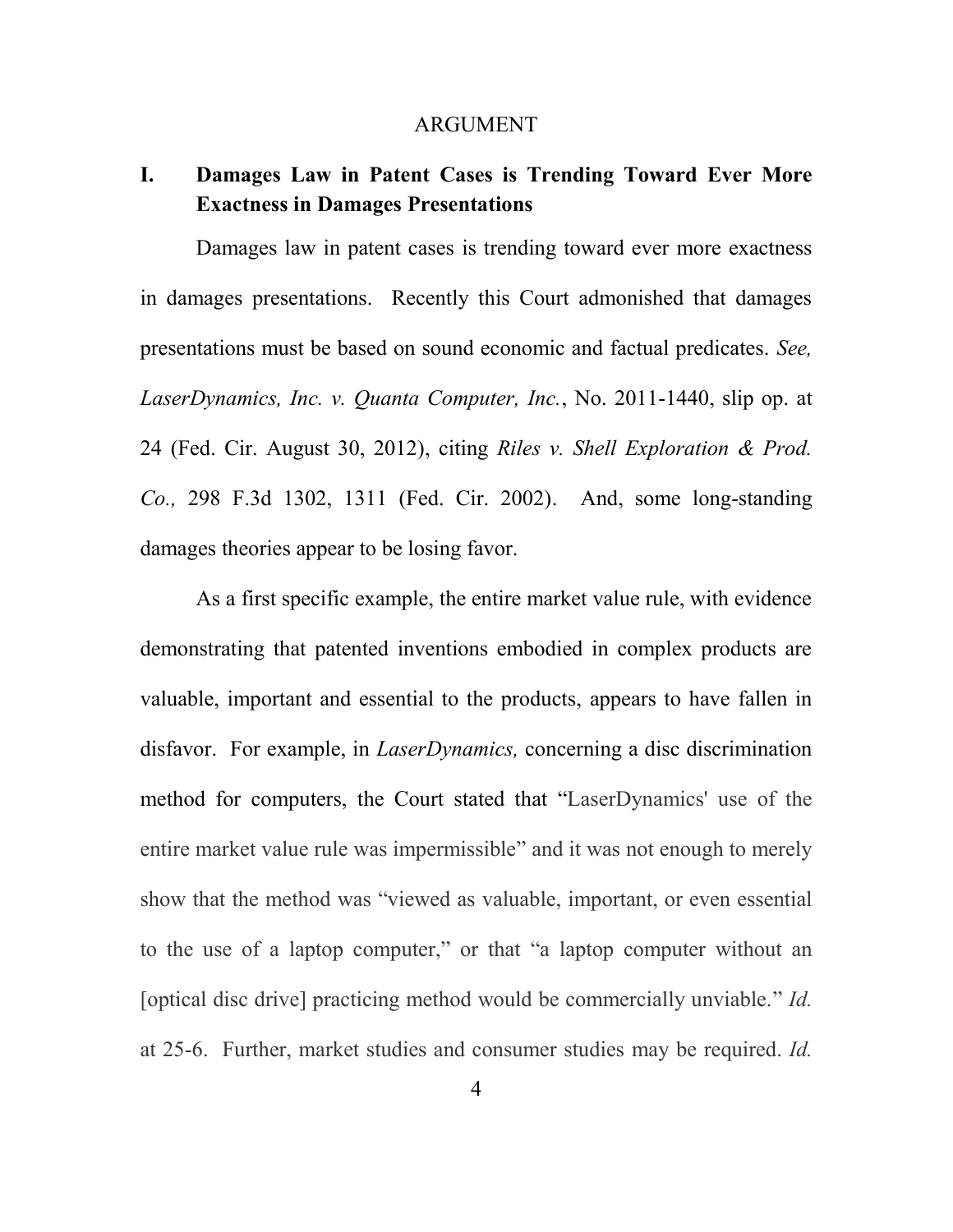(proof required that the presence of the method is what motivated consumers to buy a laptop computer)*; compare i4i Ltd. Partnership v. Microsoft Corp.,*  598 F.3d 831, 856 (Fed. Cir. 2010)(expert use of survey approved).

As a second example, theories that rely on rules, principles, baselines or apportionments developed from experience, such as the Goldscheider rule, are also losing favor. In *Uniloc USA, Inc. v. Microsoft Corp.*, 632 F.3d 1291, 1315 (Fed. Cir. 2011), for example, this Court held "as a matter of Federal Circuit law that the 25 percent rule of thumb is a fundamentally flawed tool for determining a baseline royalty rate in a hypothetical negotiation," and"[e]vidence relying on the 25 percent rule of thumb is thus inadmissible under *Daubert* and the Federal Rules of Evidence." Similarly, in *LaserDynamics,* the Court stated that a "one-third apportionment … appears to have been plucked out of thin air," and "[t]his complete lack of economic analysis to quantitatively support the one-third apportionment echoes the kind of arbitrariness of the '25% Rule' that we recently and emphatically rejected from damages experts …." Slip op. at 27.

As a third example, presentations that do not delve into the depths and the details of markets may also not be permissible. For example, in *BIC Leisure Products v. Windsurfing Intern.*, 1 F.3d 1214 (Fed. Cir. 1993), a lost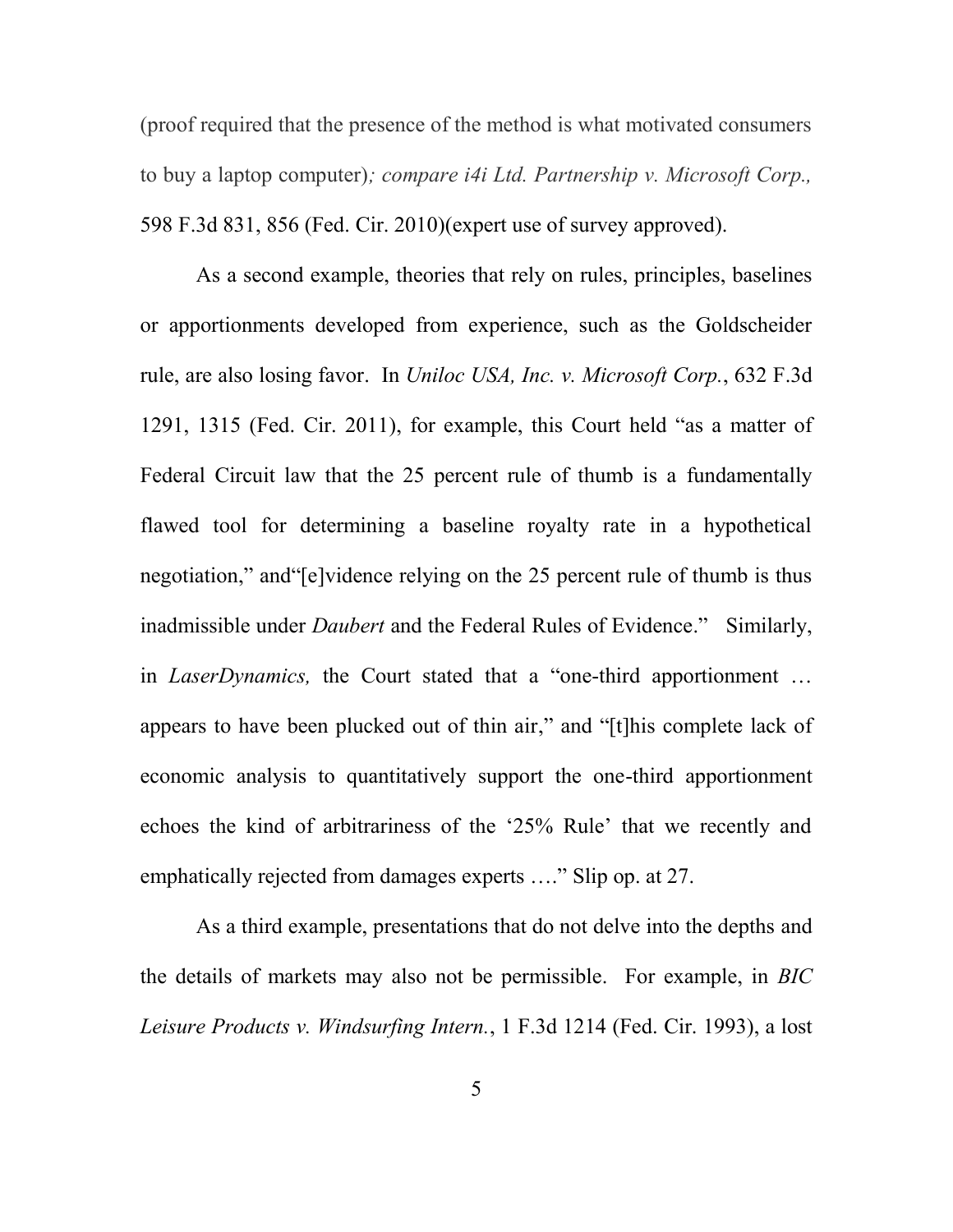profits award was reversed for lack of showing that the infringer's customers would have purchased from the patent owner, because the record demonstrated that product demand was elastic and the market's entry level in which the infringer competed was particularly price sensitive. *Id.; see also Crystal Semiconductor v. Tritech Microelectronics*, 246 F.3d 1336, 1357 (Fed. Cir. 2001)("The Supreme Court opened the door for price erosion damages... [I]n a credible economic analysis, the patentee cannot show entitlement to a higher price divorced from the effect of that higher price on demand for the product. In other words, the patentee must also present evidence of the (presumably reduced) amount of product the patentee would have sold at the higher price. Thus, ... the patentee's price erosion theory must account for the nature, or definition, of the market, similarities between any benchmark market and the market in which price erosion is alleged, and the effect of the hypothetically increased price on the likely number of sales at that price in that market.")

As a fourth example, the pool of past licenses available for reasonable royalty presentations has been shrinking. For example, in *ResQNet.com, Inc. v. Lansa, Inc.*, 594 F.3d 860 (Fed. Cir. 2010), this Court rejected a damages theory based on past licenses because the expert used licenses with no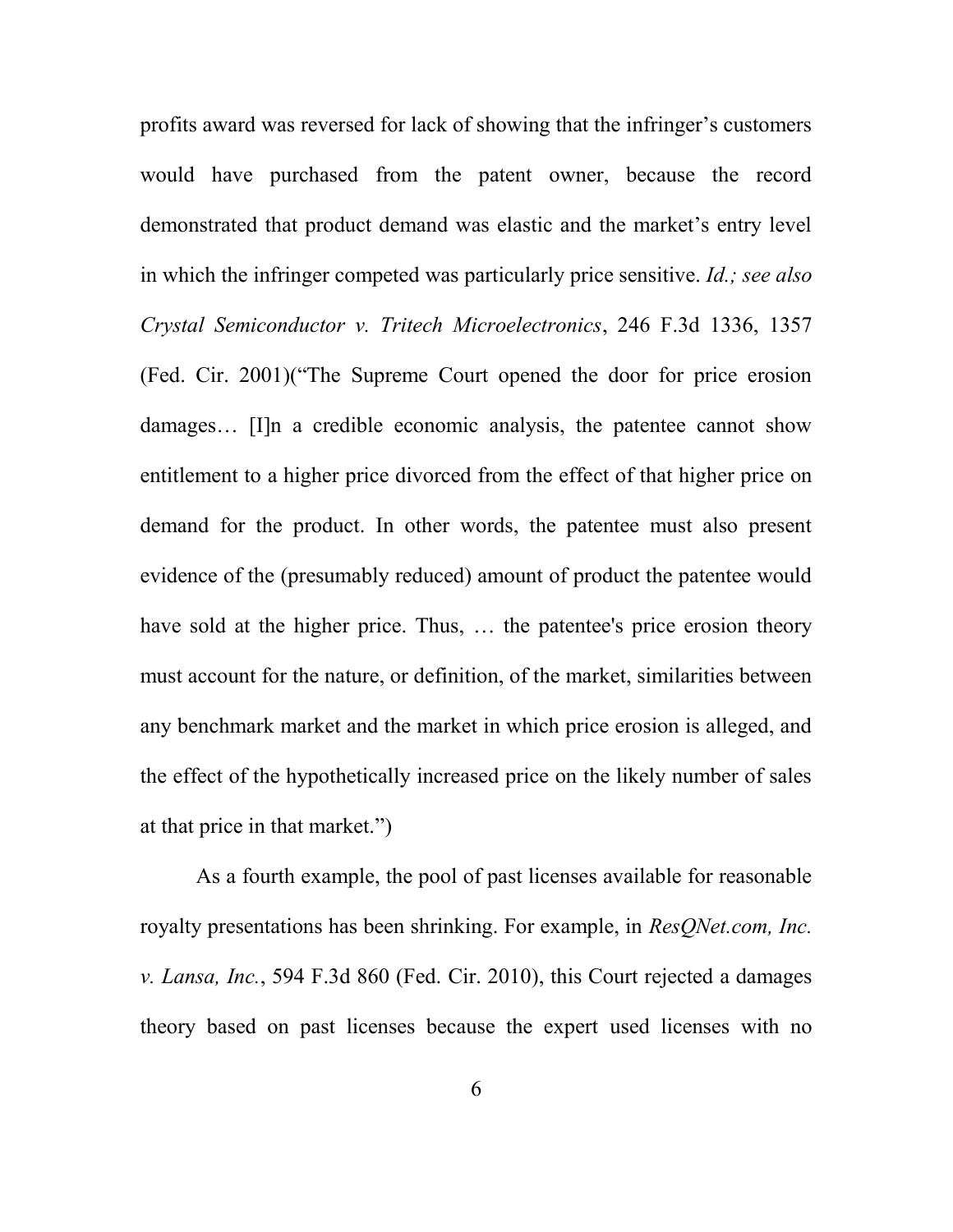relationship to the claimed invention to drive the royalty rate up to unjustified double-digit levels, and did not provide any link between the licenses and the first factor of the *Georgia-Pacific* analysis. The Court held that "[w]ithout that link, as this court explained in *Lucent*: 'We ... cannot understand how the [fact finder] could have adequately evaluated the probative value of [the] agreements.' [citation omitted]." *Id.* at 871.

#### **II. Damages Presentation Expenses Are Already High and Rising**

Damages expert fees in patent cases often already run to the high hundreds of thousands of dollars and beyond. IPLAC members have reported examples of damages experts charging two hundred fifty thousand dollars, three hundred thousand dollars, and eight hundred thousand dollars, among other amounts. Moreover, lawyer expenses to work with damages experts are additional charges. The expenses are trending higher as the law trends to more exactness, for example, by the challenges raised by such cases as *Daubert v. Merrel Dow Pharmaceuticals, Inc.,* 509 U.S. 579 (1993), and *Kumho Tire Co. v. Carmichael*, 526 U.S. 137 (1999). Lawyers recognize that patent damages recoveries are *entirely* dependent on expert testimony in almost all cases and they risk having damages testimony barred if it fails *Daubert* challenges.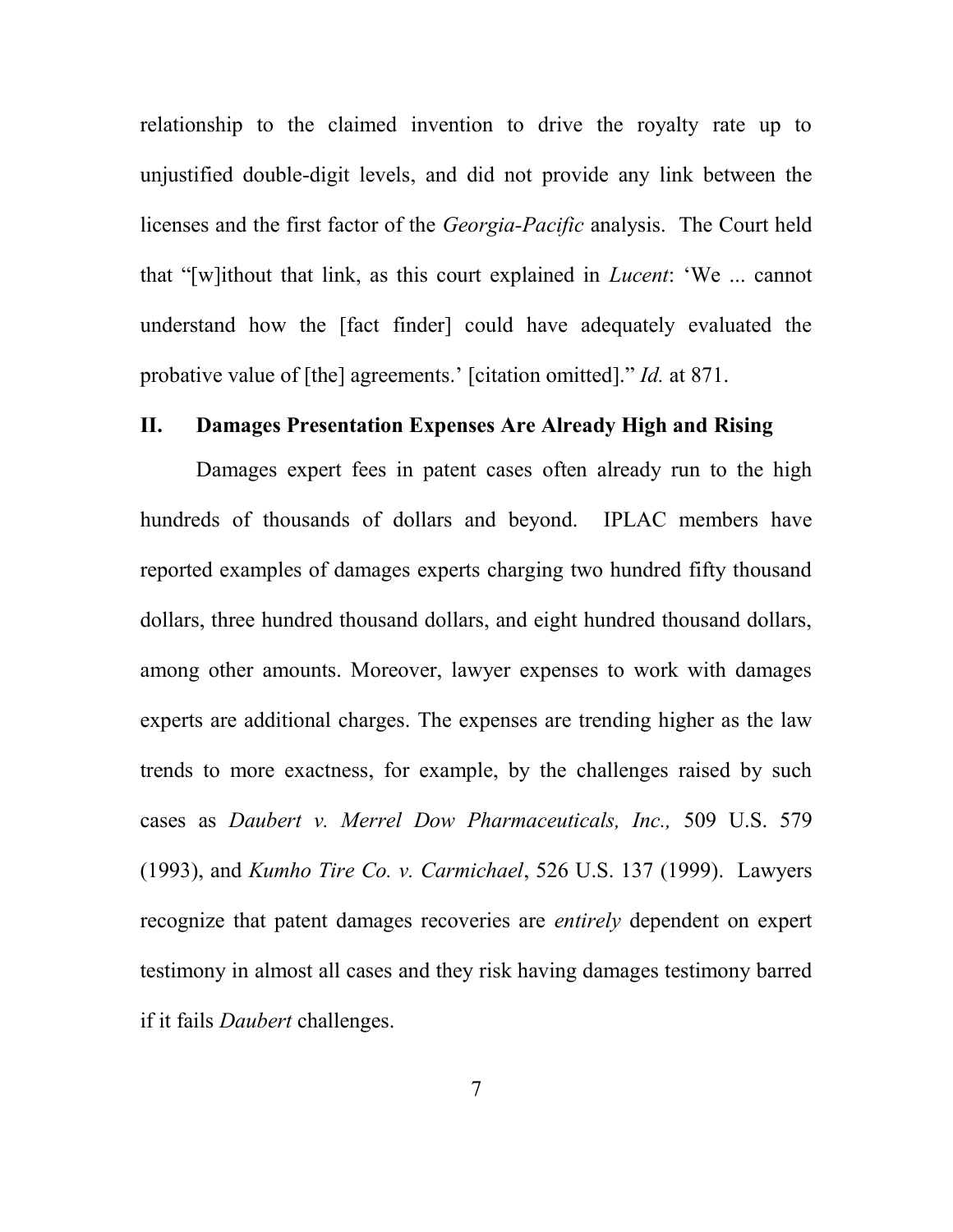The expenses of damages presentations are exacerbated if liability issues change after damages have been tried and if they must be re-tried. *LaserDynamics* exemplifies such an exacerbation of expenses. There*,* two damages trials were held, then an appellate decision determined some of the accused products were protected by an implied license, and the case was remanded for yet a third damages trial.

## **III. The Law Remains, However, That Patent Owners Are To Be Compensated for Infringement, and For No Less Than A Reasonably Royalty**

While decision-making is trending to higher standards in patent damages presentations, recall is appropriate, however, that 35 U.S.C. §284 remains unchanged. A patent owner is to be awarded damages adequate to compensate for infringement, and in no even less than a reasonably royalty. *Id*. Damages may be found by a jury, or if not, the court shall assess them. *Id*. The fact of infringement establishes the fact of damage. *Lindemaann Maschinenfabrik v. American Hoist*, 895 F.2d 1403, 1406 (Fed. Cir. 1990). The duty of the court is to find for the patent owner with reasonable approximation. *Horvath v. McCord Radiator & Manufacturing Co.*, 100 F.2d 326, 335 (6th Cir. 1938), cert. denied, 308 U.S. 581 (1939). An injured patent owner is not to be denied the right to recover because damages cannot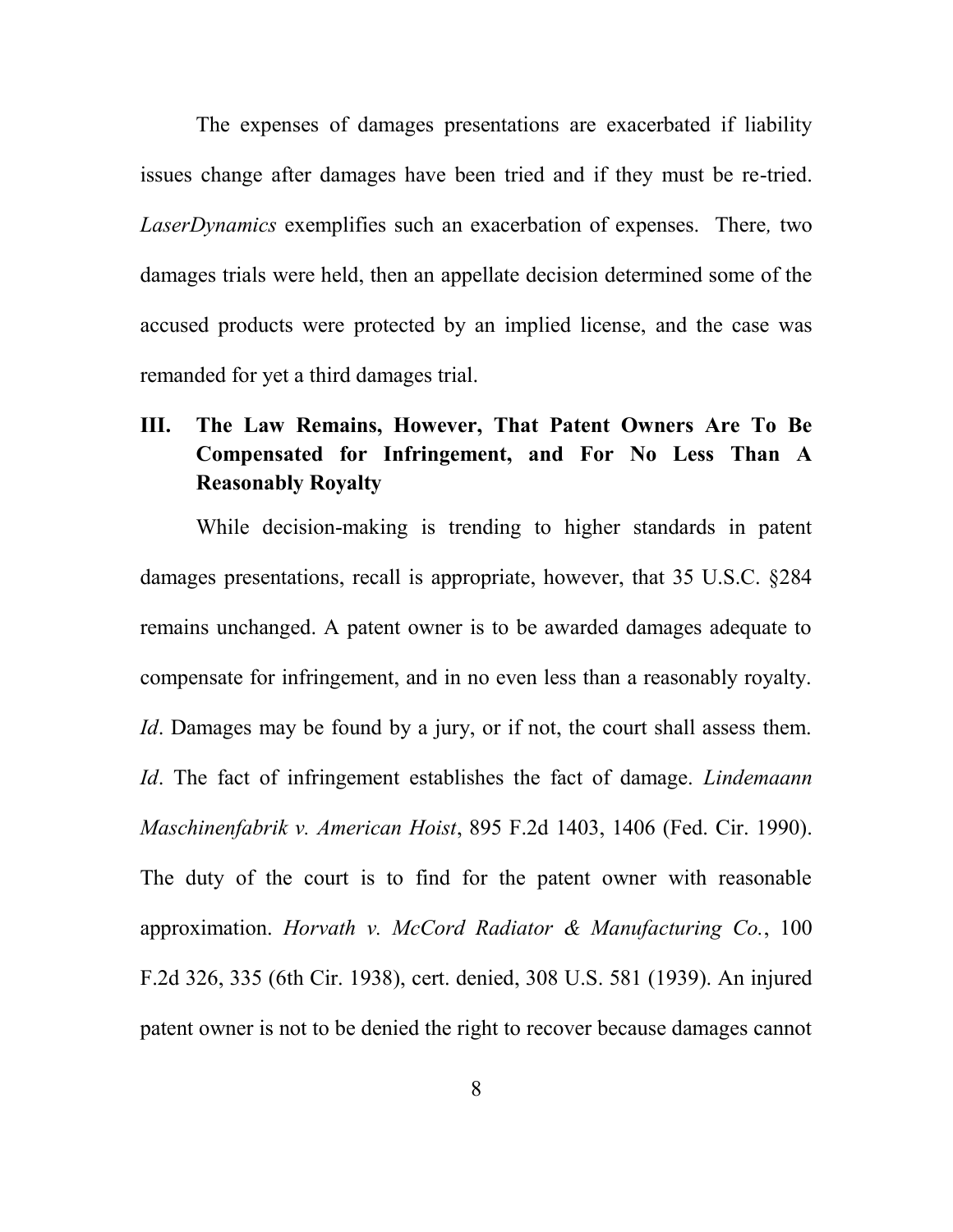be certainly measured. *Story Parchment Co. v. Paterson Parchment Paper Co.,* 282 U.S. 555, 564 (1931).

## **IV.** *Daubert* **Standards Cannot Be Raised As High as the District Court Raised Them In This Case Without Wreaking Havoc On The Patent System**

The changes underway and as described in part in section I. above are complicating enough for patent owners and alleged infringers and their counsel. The extreme changes to *Daubert* standards advocated by the District Court decision here seriously impair, if not eliminate, justice for those with fewer resources, and even those with ample resources, hence, contradicting the rule that an injured patent owner is not to be denied the right to recover just because damages cannot be measured with certainty, as stated in *Story Parchment*.

Not surprisingly, high patent case costs turn some deserving potential litigants away from the enforcement of their rights. The standards of the District Court, if they were to become the law of the land, likely would turn many more deserving potential litigants, both patent owners and alleged infringers, away from their rights. It is not hyperbole to assert that raising the standards to the level of the propounded by the District Court could wreak havoc on the patent system.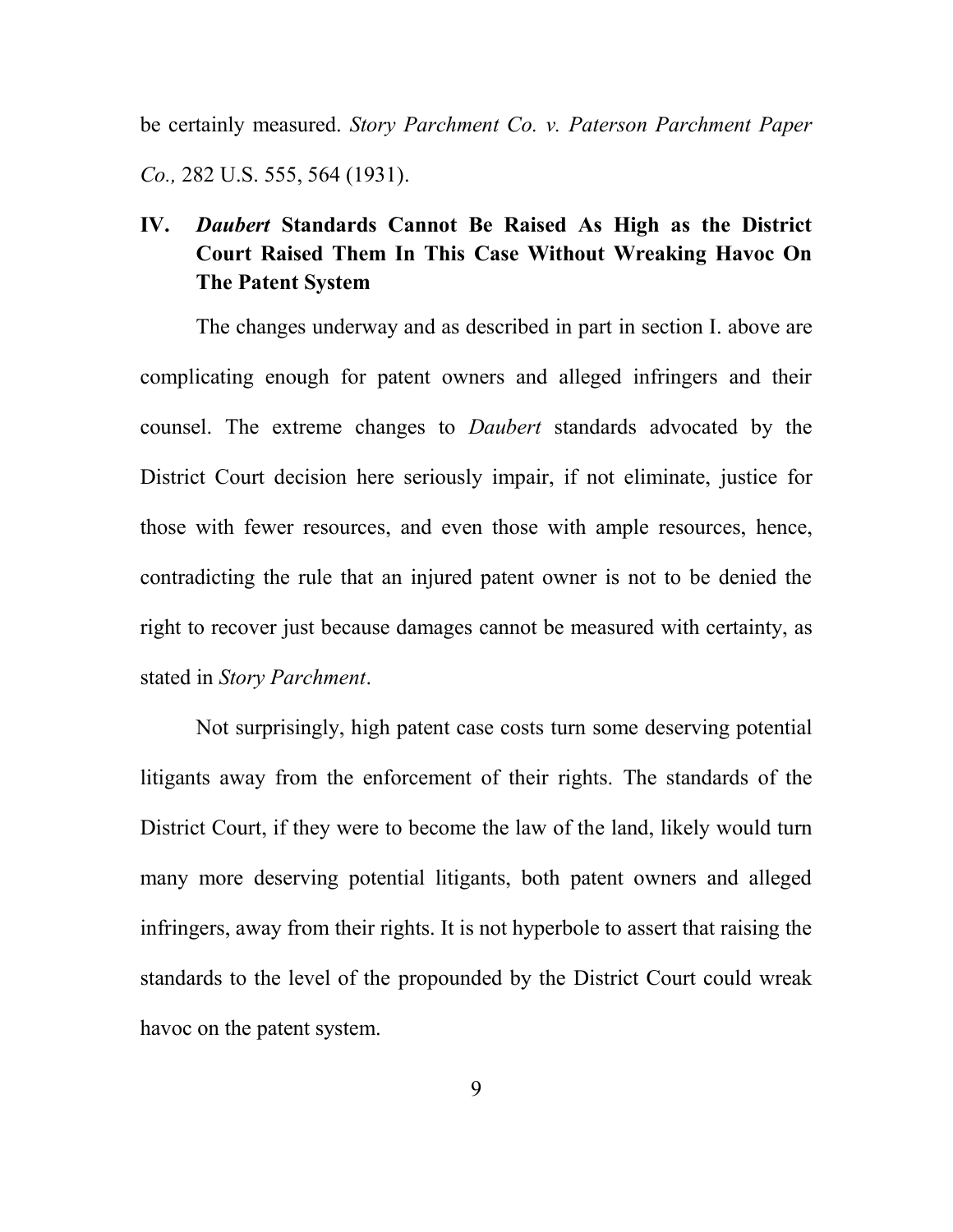The amicus is not privy to the confidential portions of the record of the case – which is most of the record – but given the *Daubert* portion of the opinion economic principles, rather than the rule of law, appear to govern the decision. If this is the case, the decision creates standards of proof that parties to a patent litigation cannot possibly meet. Under these untenable standards, litigants will be left without damages expert testimony resulting in the dismissal of *all* or nearly all patent cases.

Consider the comparison between (a) what Apple's damages expert did for his '263 patent testimony when in need of technical information and technical conclusions with (b) what is asserted by the opinion to have been necessary for his testimony to be admissible. $^{2}$  The '263 patent is revealed by

 $\overline{a}$ 

<sup>2</sup> Amicus understands Apple has not appealed as to its '002 patent. But the District Court discussed first and referred back, in discussing Napper and the '263 patent, to (a) what Motorola's damages expert Mr. Wagner did for his Apple '002 patent testimony when in need of technical information and technical conclusions with (b) what is asserted by the opinion to have been necessary for his testimony to be admissible. As a result, that part of the District Court opinion must also be considered.

Wagner based his opinion as to the reasonable royalty on the Apple '002 patent on the cost of an available noninfringing alternative. He asserted the cost was \$67,000 through an interview of his Motorola counterpart expert for technical matters Mr. Cooper. Slip op. at 5. Cooper wrote code to support the availability of the alternative. *Id.* This approach is consistent with *Grain Processing Corp. v. American maize-Products Co.,* 184 F.3d 1341 (Fed. Cir. 1999), to the extent of relying on an alternative that was not on the market.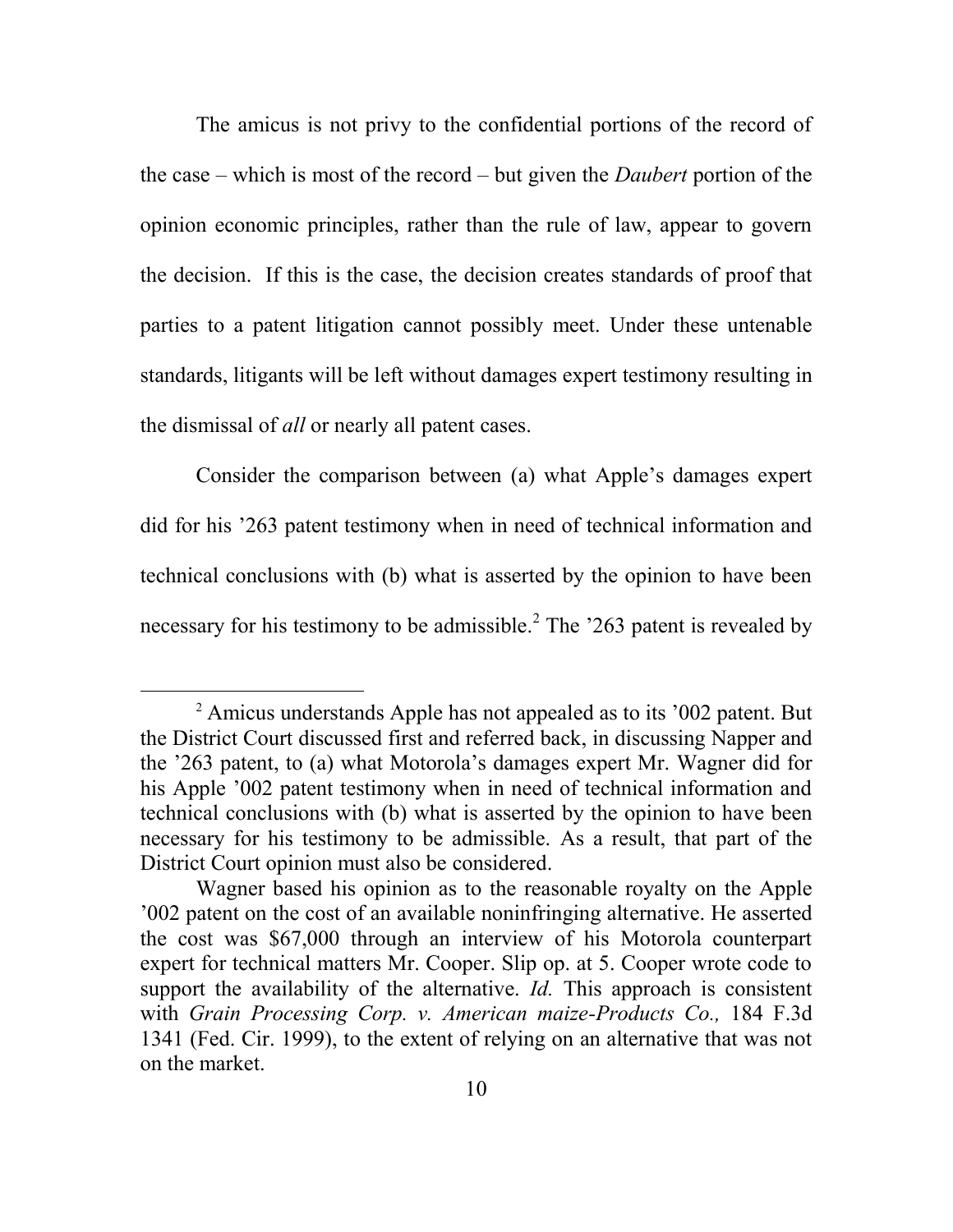the opinion to be directed to "unquestionably … a valuable feature of a smartphone." Slip op. at 16.

The opinion states that when in need of technical information and technical conclusions, Apple's expert Mr. Napper turned to Apple's technical expert, Mr. Polish. *Id.* The opinion posits that Napper should have acted as if he were hired by Motorola, not Apple, and as if he were hired only for the purpose of advising on "how at the lowest cost Motorola might obtain the functionality of the '263 patent without infringing that patent." Slip op. at 16.

 $\overline{a}$ 

What is asserted by the opinion to have been necessary for the testimony of Wagner to have been admissible is that he not speak with Cooper but instead "canvass software firms in search of the lowest price and report back to Motorola." The reasoning is that in "outside the litigation context … Wagner would not ask an engineer at Motorola; Motorola would ask an engineer at Motorola, because Motorola doesn't have to hire an outside consultant who is not an engineer to ask an engineering question of a Motorola engineer." Slip op. at 6.

This requirement for admissibility and the reasoning to support it is too much. First, the reasoning is unjustified. As with Apple and Napper, it is entirely likely that a corporation would hire a consultant to advise it if it were to be requested to negotiate a patent license, and proceed as described as to them.

Moreover, the same nonresponsiveness by software firms as discussed as to Apple and Napper is not hard to counter-imagine. Again, damages experts cannot reasonably be expected to recreate the real world of the bidding process by canvassing potential providers of noninfringing alternatives at the time of litigation.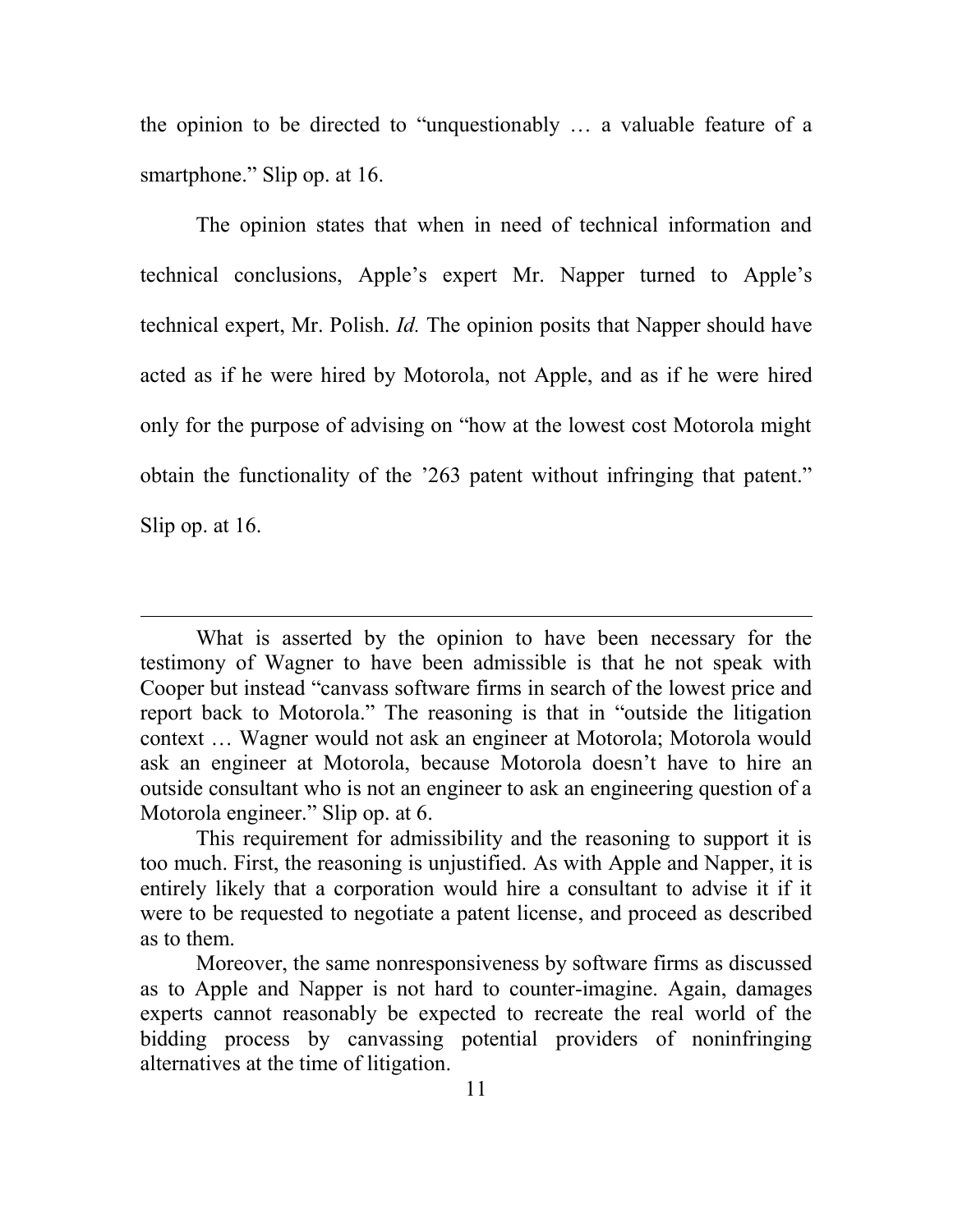The idea that Apple's damage expert Napper should have acted as if he were hired for Motorola to advise it toward the lowest cost alternative to infringement is untenable. There are certainly Federal Circuit cases that state that the existence and costs of non-infringing alternatives place limits on damages recoveries in specific cases. An example is the district court decision underlying the appeal in *Grain Processing Corp. v. American maize-Products Co.,* 184 F.3d 1341 (Fed. Cir. 1999), where the district court determined that the cost difference between an infringing product and a noninfringing product effectively capped the reasonable royalty award. *Id.* at 1347. No court or Congress has ever posited a universal rule that when seeking reasonable royalty damages, a patent owner *is entitled to a royalty based only on* the *lowest* cost alternative to infringement. Nor should the courts or the Congress require such a rule, as whether the lowest cost alternative represents the reasonable royalty is a matter of fact in a specific case. Courts *cannot* require this, as the Congress has provided that patent owners may seek and recover no less than reasonable royalties, not amounts *no more than* the "lowest cost alternative" royalties.

The district court's opinion required the expert to canvass software firms, because outside the litigation context and in the real world, the expert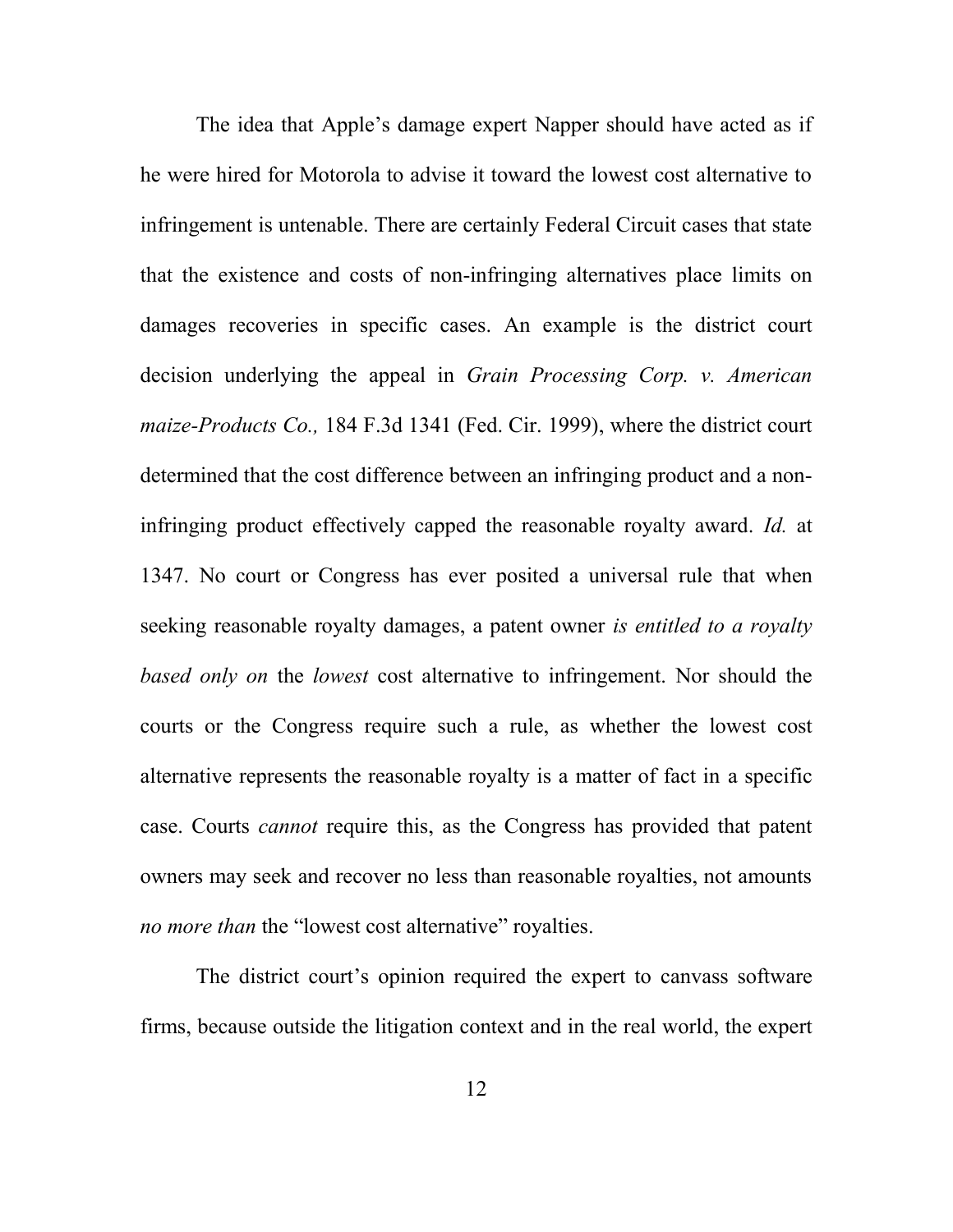would not have asked his associated corporation's engineer for such information. This requirement for admissibility of damages testimony and the reasoning to support it are too much, unjustified, and illogical. It is entirely likely that a corporation with a patent would hire a consultant to advise it as it was requested to negotiate a patent license. The more sophisticated the corporation, the more likely the hiring of one or more experts. It is entirely likely the corporation would not consult its own engineers in the matter until the consultant(s) assessed the patent, advised that consulting company engineers was desirable, and conducted the consulting. It is entirely likely the consultant(s) would ask the engineers an engineering question - what would a noninfringing alternative design cost. And it is entirely likely the consultant would rely on the resulting answer.

There is no reason for a rule in patent damages cases that a party's damages expert cannot rely on the party's technical expert. Raising the requirements of patent damages presentations to include a requirement that damages experts must canvass potential providers of noninfringing alternatives – and not rely on the party's technical expert – is raising them too much.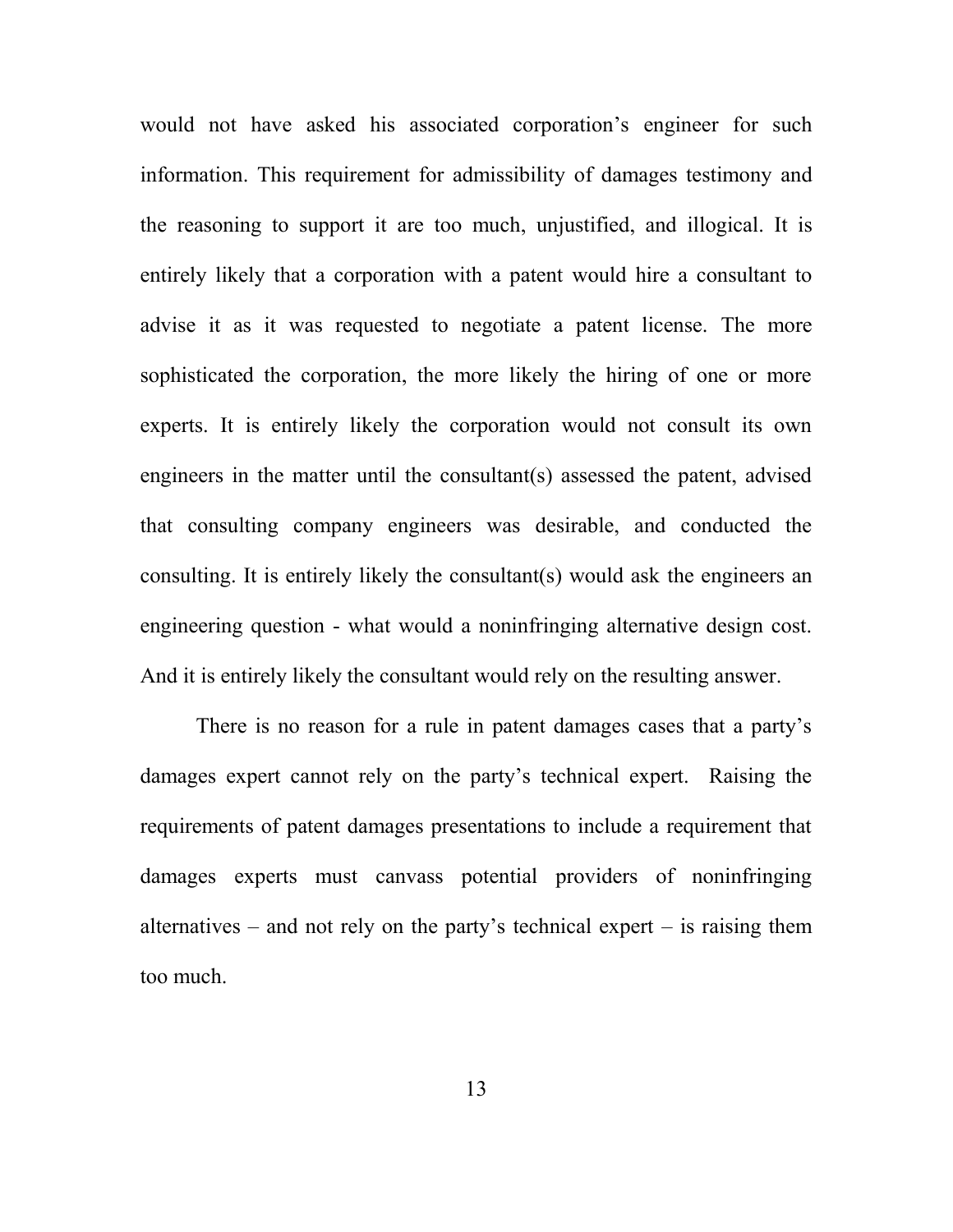Second, as to admissibility, Apple and Napper did not lack for admissible proof of a noninfringing alternative, in this case for \$29 to \$31 million, by lacking for different proof of a smaller or larger dollar number for an alternative resulting from canvassing software firms. The opinion is apparently only imagining that if Napper had made the effort of canvassing, the effort could have driven the number lower. It is an equally adequate imagining to think that the dollar number for alternatives other than adding a chip, slip op. at 16, for "unquestionably a valuable feature" would be higher due to lack of information outside Apple to work out how to construct an alternative for less.

Because requests for information on what software firms would charge  $-i.e.,$  requests for bids – would be made in the midst of litigation and would not lead to the award of a contract, Apple would need to inform the bidding firms that their bids could lead them into entanglement in the litigation, would not be leading to a contract and would be essentially gifts to Apple. The alternative is that Apple would defraud and/or offend the bidders. The information of no-contract-to-come would cause any reasonable firm to be completely non-responsive, respond by declining to respond, or be only as responsive as possible based on minimal efforts, half-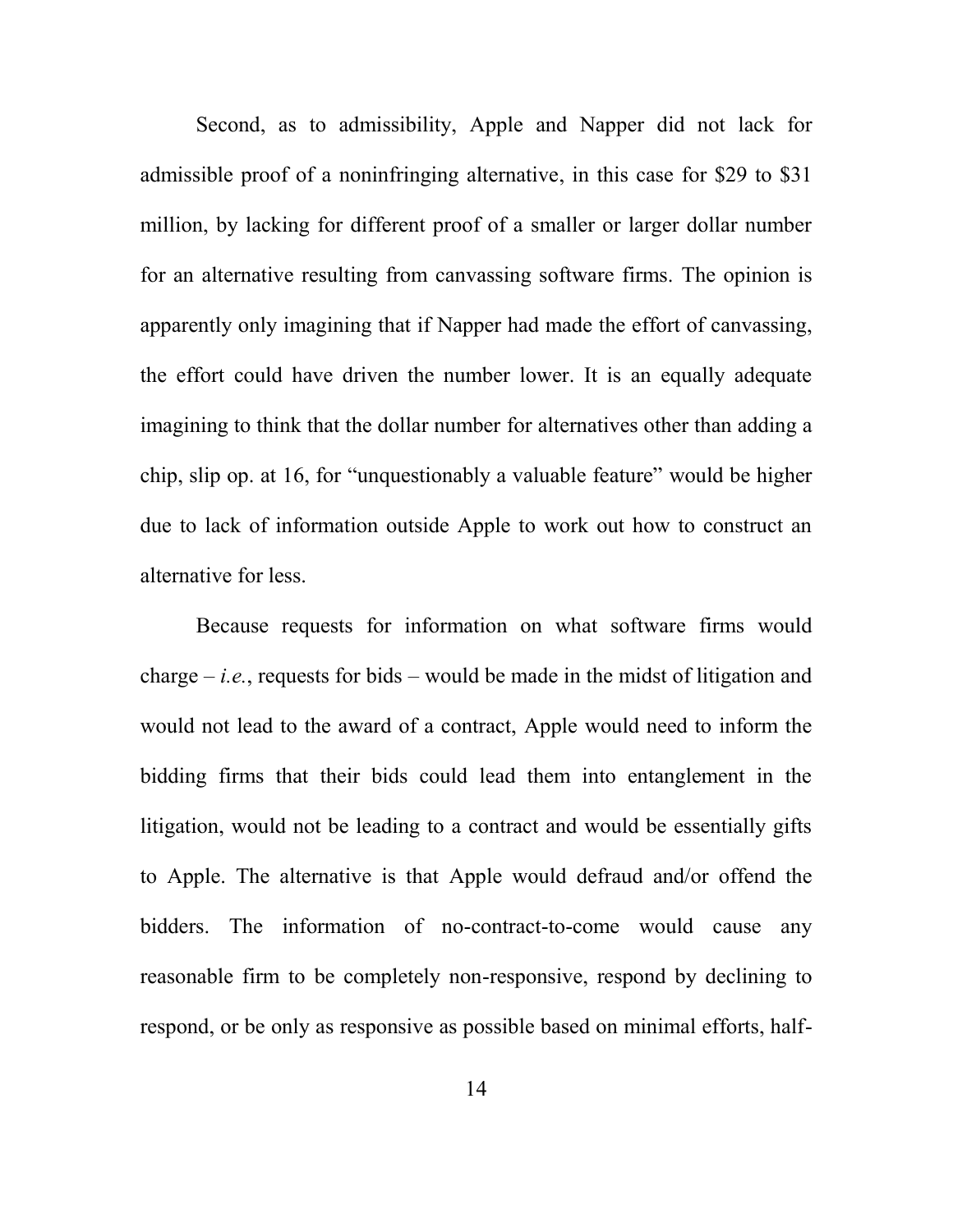hearted efforts, and/or unsupported guesses – efforts that would not support reliable expert testimony. The only alternative would have been that Apple pay for hypothetical bids, itself hardly likely to lead to reliable estimates, and certainly a non-real-world alternative, as companies do not pay bidders for their bids in the real world.

It is this need to defraud and/or offend bidders that makes raising the requirements of patent damages presentations to this level too much. Damages experts cannot reasonably be expected to recreate the real world of the bidding process by canvassing potential providers of noninfringing alternatives at the time of litigation.

It is compelling that the lack of Apple and Napper canvassing benefited – not worked against – Motorola, as it prevented Apple and Napper from claiming, for "unquestionably [the] valuable feature" of uninterrupted, undistorted streaming of video and audio, that no noninfringing alternative was available at all, or only available for a multiple of \$31 million, such as \$62 million, \$93 million or even higher. Apple and Napper should have been perfectly free to hem themselves in against testimony that could have been more favorable to them and detrimental to Motorola.

15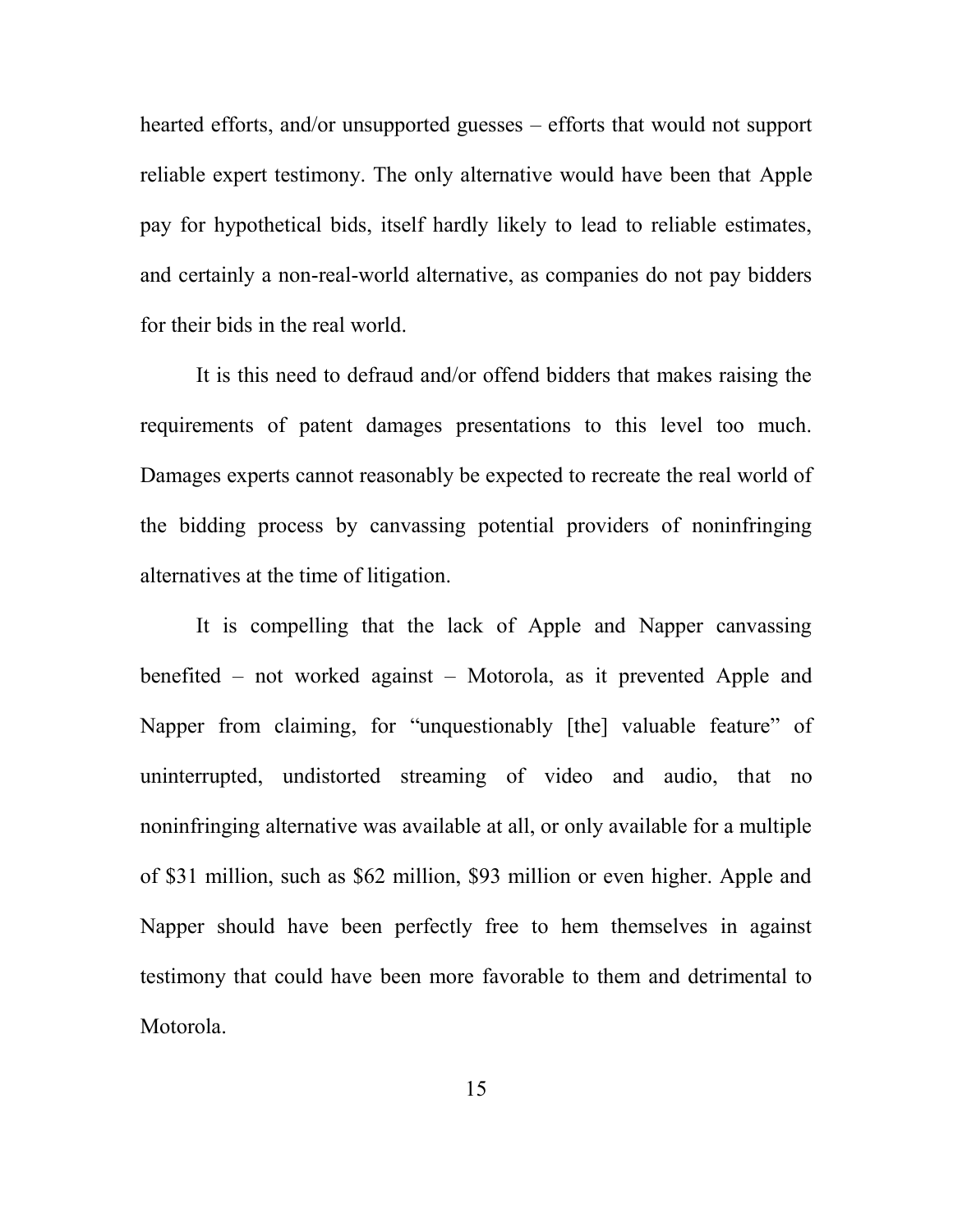It is perfectly reasonable to require an expert to "reject[] alternative hypotheses" where the expert is testifying to causation  $-e.g.,$  whether exposure to oil caused oyster bed destruction, or whether exposure to chemicals caused personal injuries. That is the nature of the cases cited by the District Court as to Napper's testimony as to the '949 patent, not specifically Wagner and the '002 patent or Napper and the '263 patent. Slip op. at 11, see Clausen v. M/v New Carissa, 339 F.3d 1049, 1057 (9<sup>th</sup> Cir. 2003) and *Claar v. Burlington Northern R. Co.*, 29 F.3d 499 (9<sup>th</sup> Cir. 1994). The same rule of requiring experts to reject alternative hypotheses, however, apparently underlies the decisions as to Wagner and the '002 patent, and Napper and the '263 patent. But the rule does not apply in the patent damages context. There is no "whole sub-body of *Daubert* law … developed with respect to ... differential diagnosis" that is applicable in the patent damages area. *Clausen* at 1057. Causation in patent cases is proven by infringement, not differential diagnosis. As above, the fact of infringement establishes the fact of damage. *Lindemaann Maschinenfabrik,* 895 F.2d at 1406. Every effort of patent damages experts is to size an injury known to have been caused by infringer's conduct, not prove it was caused by that conduct. "Differential diagnosis" is inapplicable.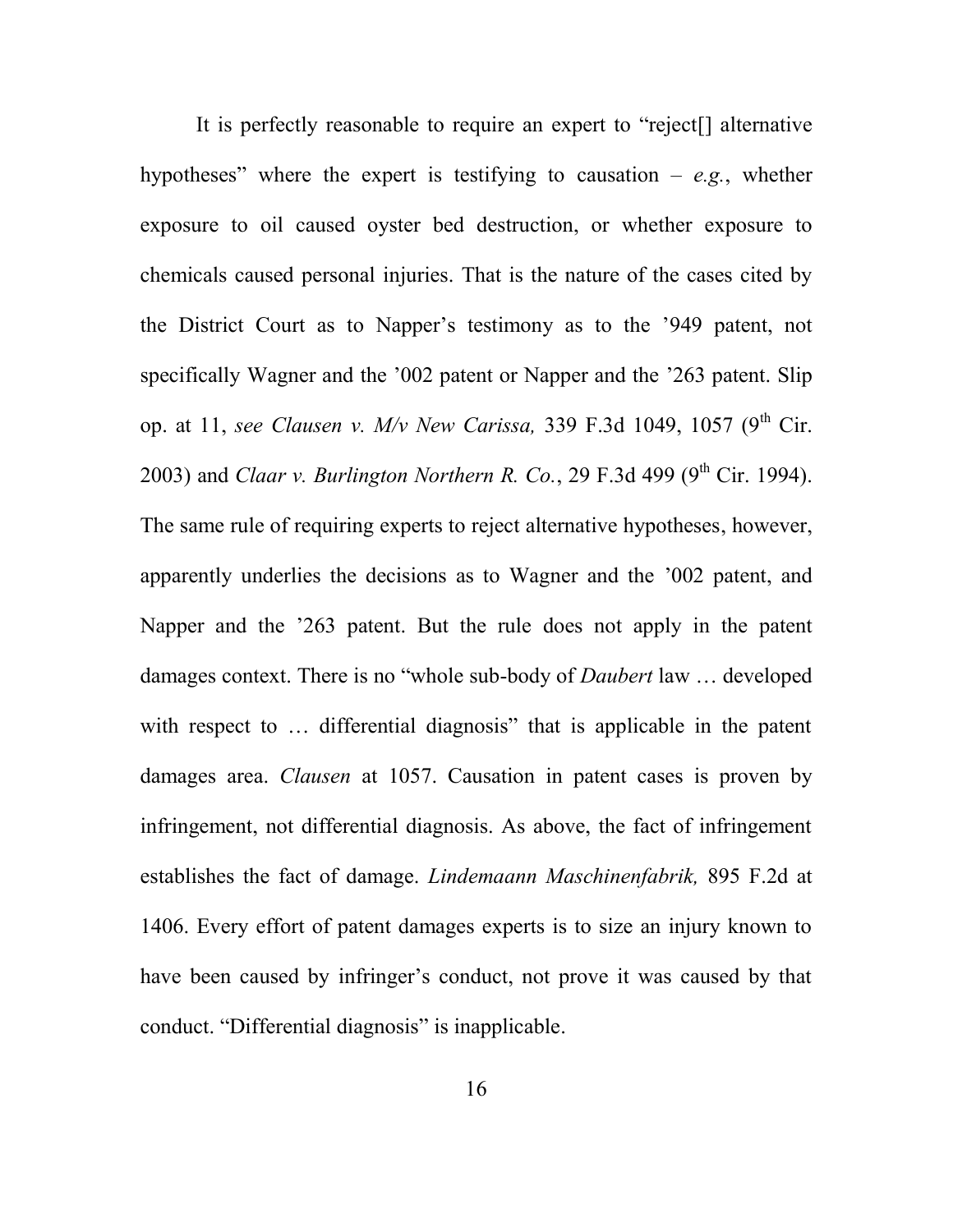The standards of the patent law as to patent damages presentations are high enough. Litigants in this case and outside this case should not be required to meet the standards of this case.

## **V. Economic Analysis is Present in the Decisionmaking of the District Court, and Is Inappropriate As Applied**

Judge Posner, sitting by designation, takes an economic approach to decision-making in many areas of law including the patent area. Judge Posner uses an economic approach in this case. It is present in the Court's requirements that the patent owner must ground its damages case on (a) the lowest cost alternative (b) to be determined after a canvassing of suppliers of possible alternatives in the midst of litigation.<sup>3</sup> It is present, moreover, in the statements that apply differential diagnosis to patent damages cases. It is further present in statements that experts should consider the cost of *non*infringement as an available alternative to an infringer, such as "drop[ping] the tap" as to Napper and the '949 patent, slip op. at  $13-14$ .<sup>4</sup> The requirement (a) and (b) above can only arise from underlying views that "patents are a social waste," and there are too many of them.<sup>5</sup> The single-

 $\overline{a}$ 

<sup>&</sup>lt;sup>3</sup> The same is true as to Motorola and Wagner.

<sup>4</sup> And whether to "bother with [infringement]" as to Napper and the '002 patent, slip op at 8.

<sup>5</sup> *R. Posner,* "Why There Are Too Many Patents In America," *The Atlantic*.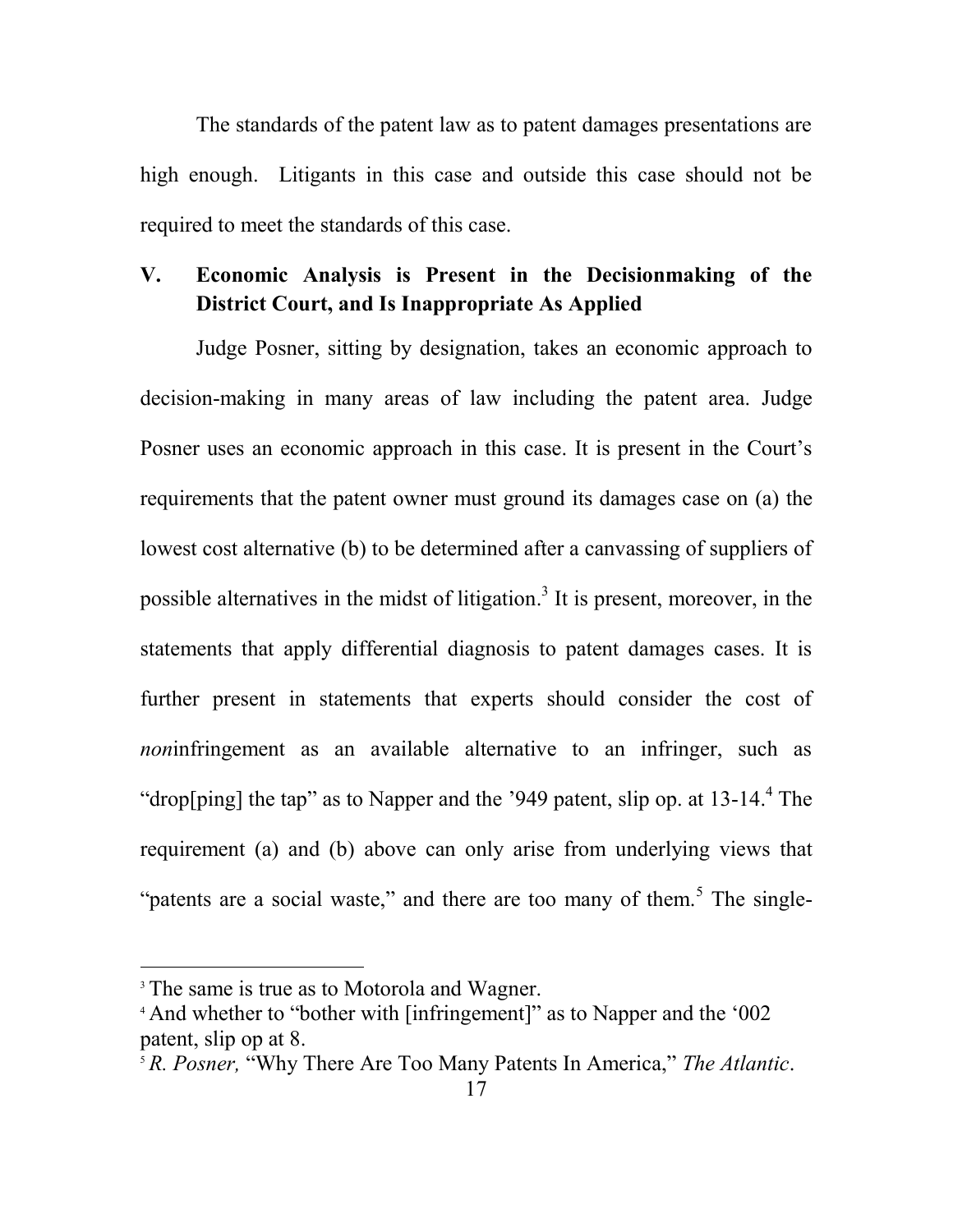minded focus on the lowest cost alternative is a focus on social cost. The other requirements identified above can be supported only from the same views – they are expressions of a focus on the costs of patents to consumers, not expressions of the rule of law.

#### **VI. Conclusion and Statement of Relief Sought**

In conclusion, the Court should recognize that damages law in patent cases is trending toward ever more exactness in damages presentations. It should be aware that damages presentation expenses are already high and rising. It should see that *Daubert* damages decisions cannot require of litigants what the District Court here required of Apple and Napper as to the '263 patent without risking collapse of the patent system.

Respectfully submitted,

December 4, 2012

/s/ Charles W. Shifley Charles W. Shifley *Counsel of Record* BANNER & WITCOFF, LTD. 10 South Wacker Drive, Suite 3000 Chicago, Illinois 60606 (312) 463-5000 cshifley@bannerwitcoff.com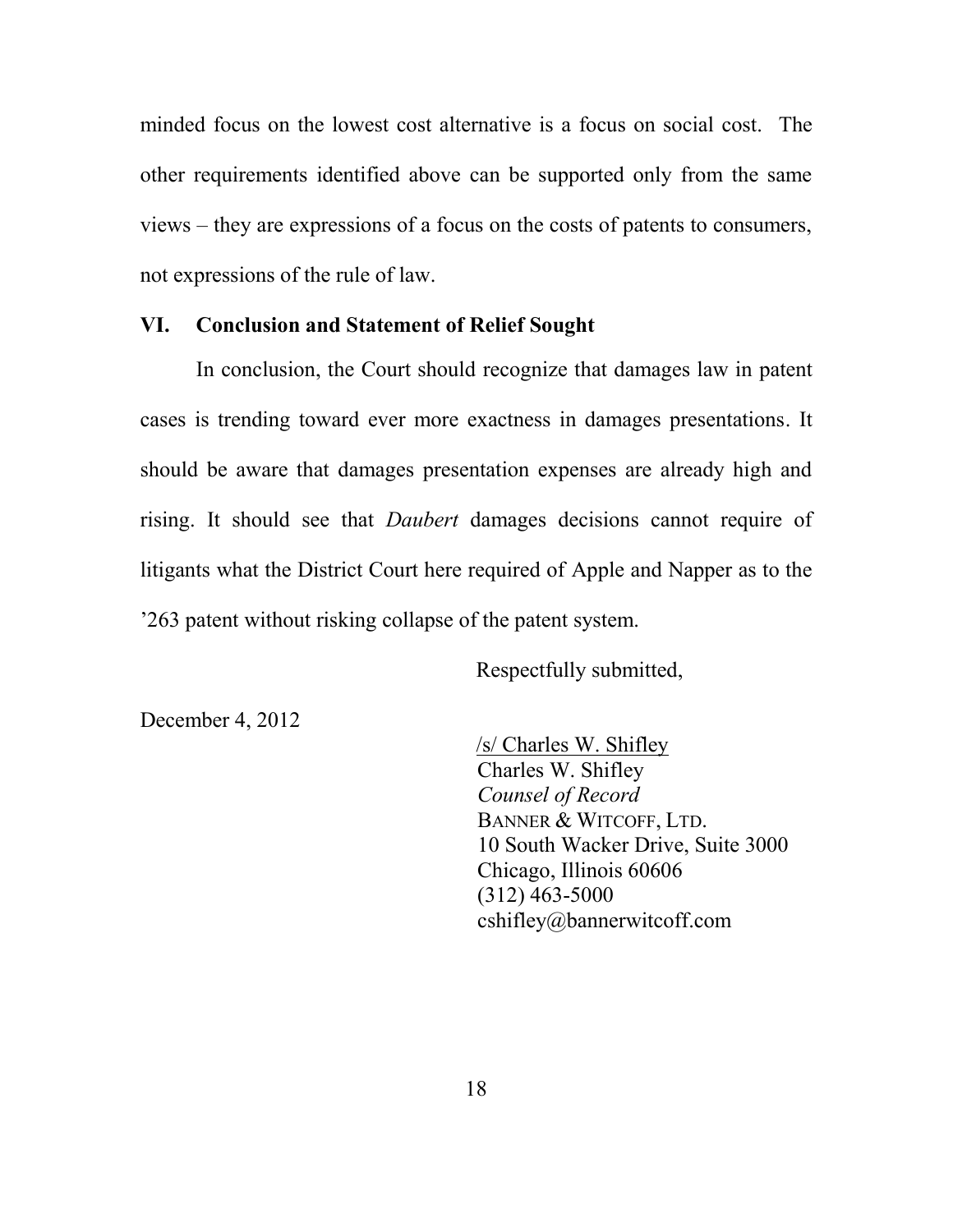#### **CERTIFICATE OF COMPLIANCE**

This brief complies with the type-volume limitation of Federal Rule of Appellate Procedure  $32(a)(7)(B)$ . The brief contains 4,059 words, excluding parts exempted by Federal Rule of Appellate Procedure  $32(a)(7)(B)(iii)$ . This brief complies with the typeface requirements of Federal Rule of Appellate Procedure  $32(a)(5)$  and the type style requirements of Federal Rule of Appellate Procedure  $32(a)(6)$ . The brief has been prepared in proportionally spaced typeface using Microsoft Word 2010 with 14 point Times New Roman type style.

Dated: December 4, 2012 /s/ Charles W. Shifley

Charles W. Shifley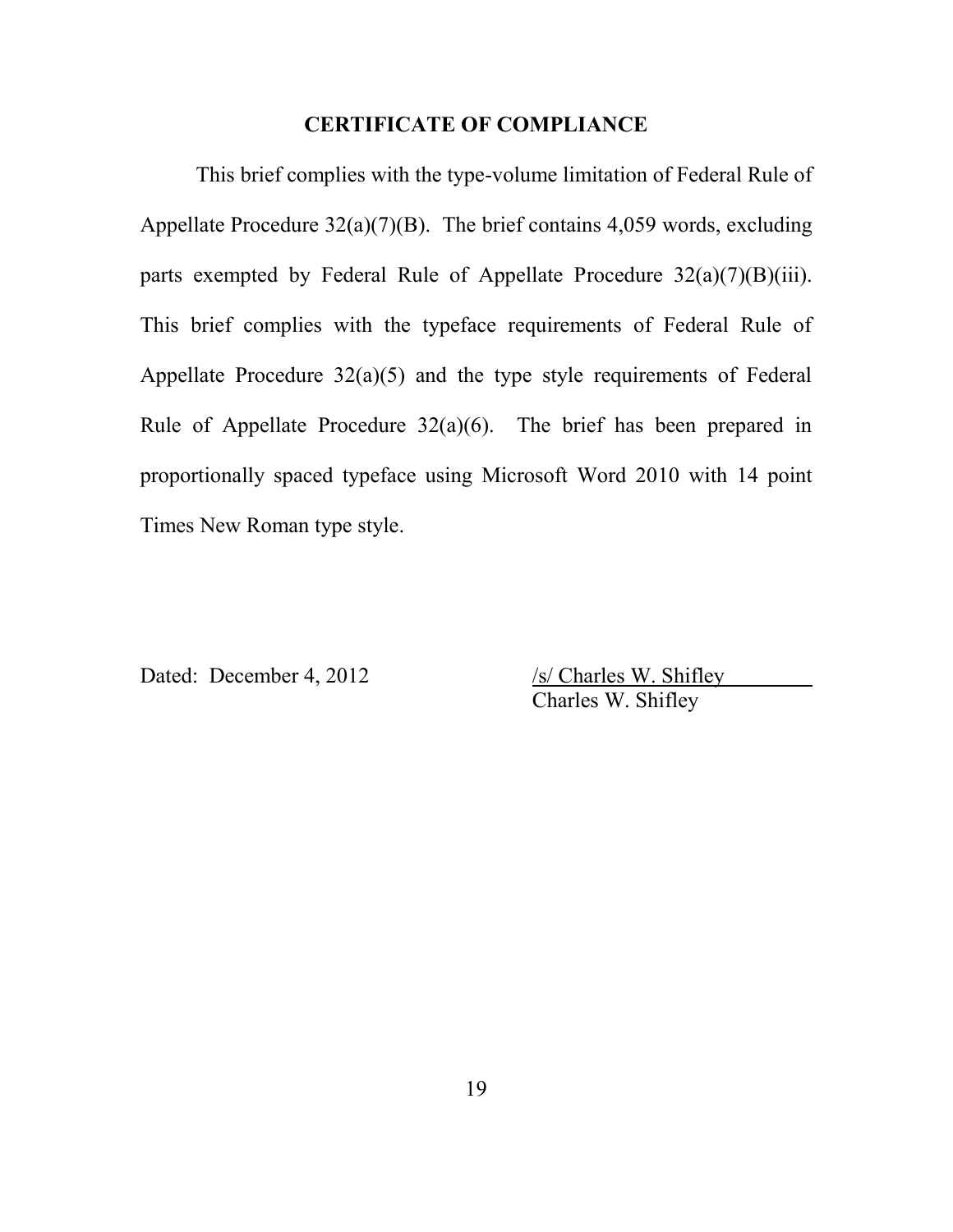#### **CERTIFICATE OF SERVICE**

I hereby certify that on December 4, 2012, I electronically filed the foregoing **BRIEF OF AMICUS CURIAE THE INTELLECTUAL PROPERTY LAW ASSOCIATION OF CHICAGO AS AMICUS CURIAE SUPPORTING NEITHER PARTY** with the Clerk of Court using the CM/ECF System, which will serve notice of such filing to any of

the following counsel registered as CM/ECF users:

| E. Joshua Rosenkranz               | David A. Nelson                 |
|------------------------------------|---------------------------------|
| Orrick, Herrington & Sutcliffe LLP | Stephen A. Swedlow              |
| 51 West 52nd Street                | Amanda S. Williamson            |
| <b>New York, NY 10019</b>          | <b>Quinn Emanuel Urquhart</b>   |
| 212-506-5380                       | & Sullivan, LLP                 |
| <u>irosenkranz@orrick.com</u>      | Suite 2450                      |
|                                    | 500 West Madison Street         |
|                                    | Chicago, IL 60661               |
|                                    | 312-705-7465                    |
|                                    | davenelson@quinnemanuel.com     |
|                                    | stephenswedlow@quinnemanuel.com |

[amandawilliamson@quinnemanuel.com](mailto:amandawilliamson@quinnemanuel.com)